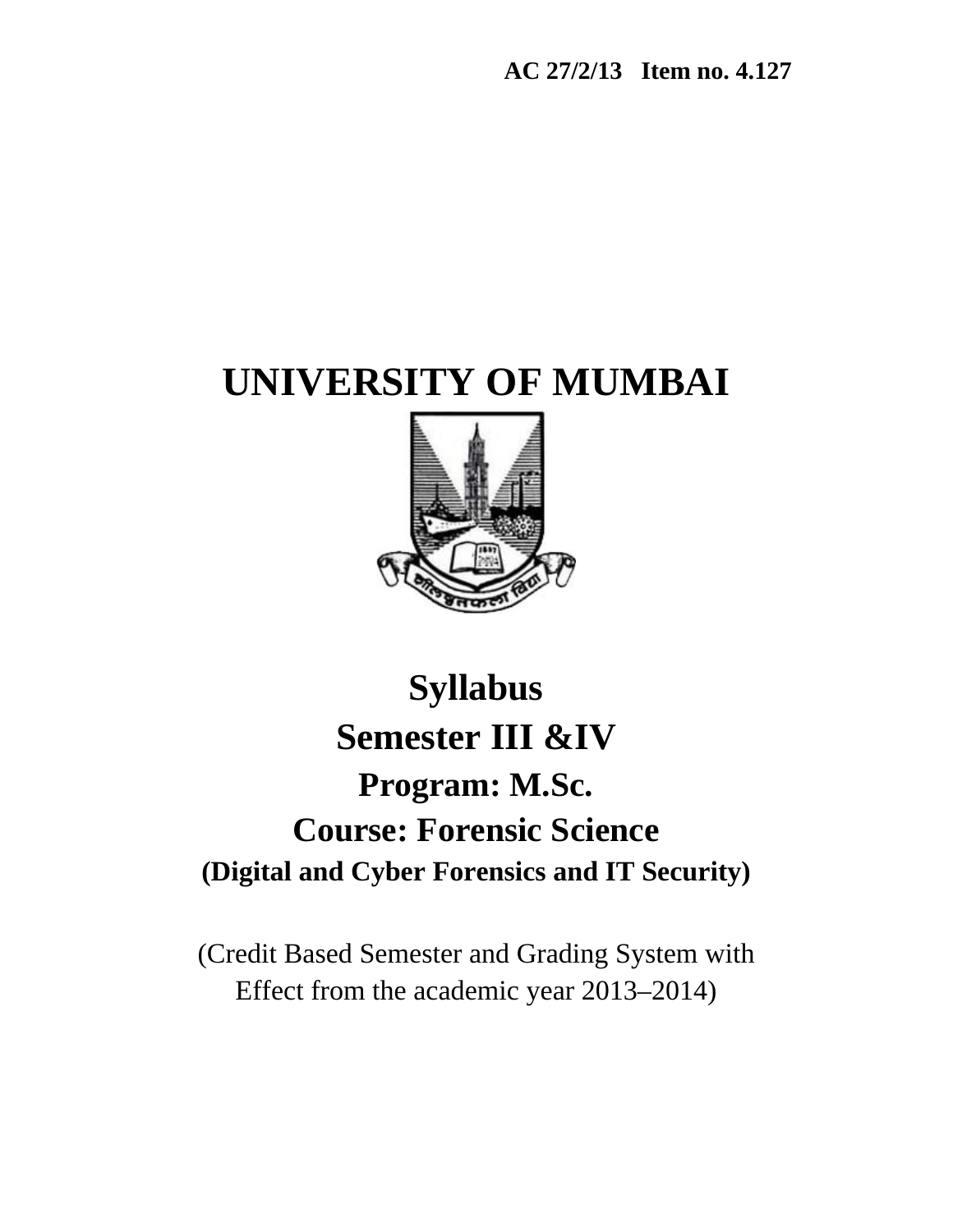| M. Sc. Forensic Science (Digital and Cyber Forensics and IT Security) |                          |                                                                                      |                |                       |      |                    |      |                   |                        |       |                   |                |                |                    |
|-----------------------------------------------------------------------|--------------------------|--------------------------------------------------------------------------------------|----------------|-----------------------|------|--------------------|------|-------------------|------------------------|-------|-------------------|----------------|----------------|--------------------|
|                                                                       |                          | M.Sc.Sem III<br><b>Class Room Instruction Face to Face</b><br>$50$ Hrs. $= 1$ Credit |                |                       |      |                    |      |                   |                        |       |                   |                |                |                    |
| <b>Course Code</b>                                                    |                          | Per Week                                                                             |                | 15 Week<br>(Per Sem.) |      | Per Sem.<br>(Hrs.) |      |                   | <b>Notinal</b><br>Hrs. |       | <b>Total Hrs.</b> |                | <b>Credits</b> |                    |
|                                                                       |                          | L(60)<br>min)                                                                        | P(60)<br>min)  | Lect.                 | Pra. | Lect.              | Pra. | Lec<br>Pra.<br>t. |                        | Lect. | Pra.              | Lec<br>t.      | Pra.           | <b>Cred</b><br>its |
| <b>Theory</b><br>Code                                                 | <b>Practical</b><br>Code |                                                                                      |                |                       |      |                    |      |                   |                        |       |                   |                |                |                    |
| <b>PSDF301</b>                                                        | PSDF3P1                  | $\overline{4}$                                                                       | 4              | 60                    | 60   | 60                 | 60   | 40                | 40                     | 100   | 100               | $\mathbf{2}$   | $\overline{c}$ | $\overline{4}$     |
| <b>PSDF302</b>                                                        | PSDF3P2                  | $\overline{4}$                                                                       | $\overline{4}$ | 60                    | 60   | 60                 | 60   | 40                | 40                     | 100   | 100               | $\overline{2}$ | $\overline{2}$ | $\overline{4}$     |
| <b>PSDF303</b>                                                        | PSDF3P3                  | 4                                                                                    | 4              | 60                    | 60   | 60                 | 60   | 40                | 40                     | 100   | 100               | $\overline{2}$ | $\overline{2}$ | 4                  |
| <b>PSDF304</b>                                                        | PSDF3P4                  | $\overline{4}$                                                                       | 4              | 60                    | 60   | 60                 | 60   | 40                | 40                     | 100   | 100               | $\overline{2}$ | $\overline{2}$ | 4                  |
| <b>PSDF305</b>                                                        | PSDF3P5                  | $\overline{4}$                                                                       | $\overline{4}$ | 60                    | 60   | 60                 | 60   | 40                | 40                     | 100   | 100               | $\overline{2}$ | $\overline{2}$ | 4                  |
| <b>PSDF306</b>                                                        | PSDF3P6                  | $\overline{4}$                                                                       | 4              | 60                    | 60   | 60                 | 60   | 40                | 40                     | 100   | 100               | $\overline{2}$ | $\overline{2}$ | 4                  |
| <b>Total</b>                                                          |                          | 24                                                                                   | 24             | 360                   | 360  | 360                | 360  | 240               | 240                    | 600   | 600               | 12             | 12             | 24                 |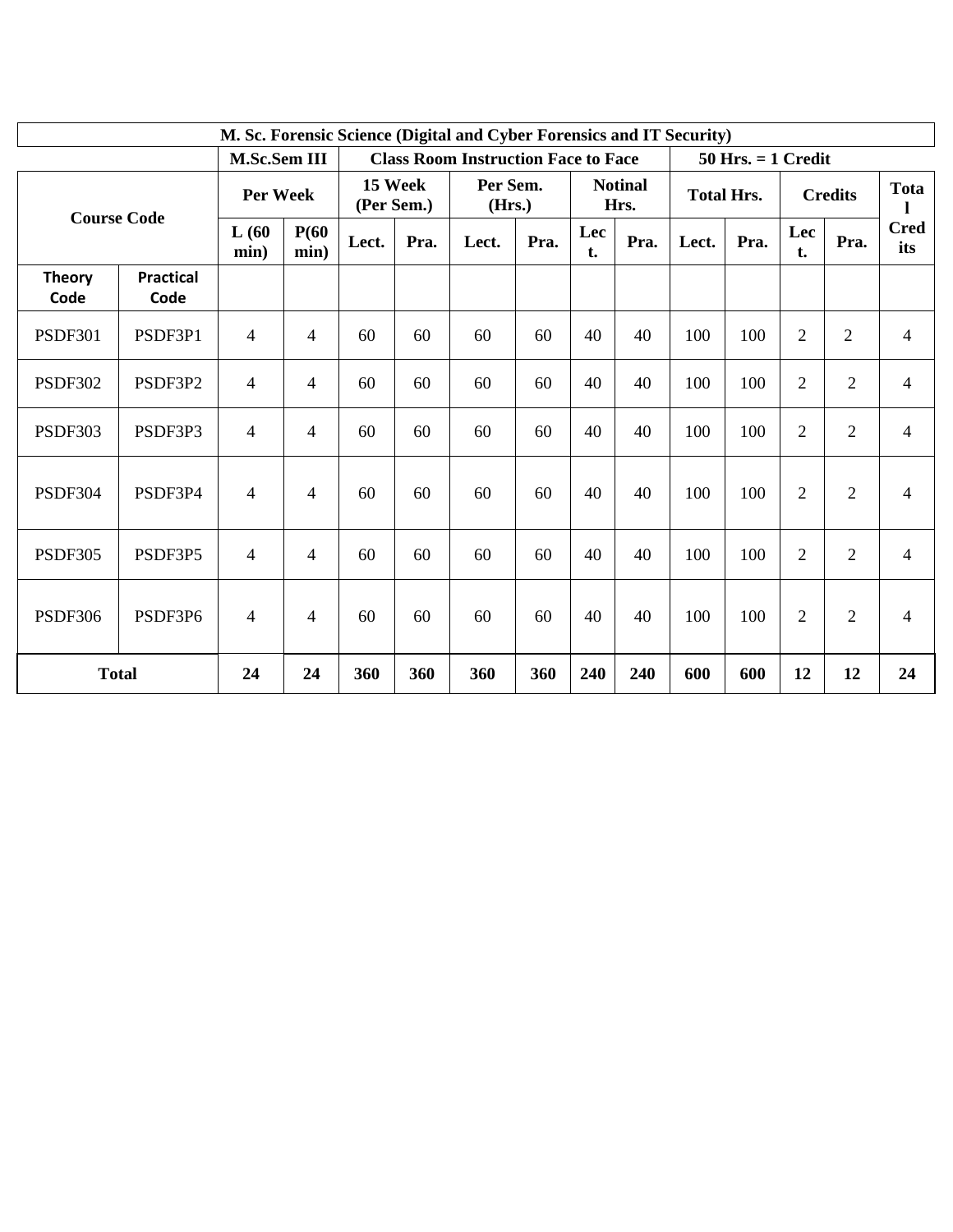| M. Sc. Forensic Science (Digital and Cyber Forensics and IT Security) |                          |                |                |                       |      |       |                                            |                   |                        |       |                        |                |                |                    |
|-----------------------------------------------------------------------|--------------------------|----------------|----------------|-----------------------|------|-------|--------------------------------------------|-------------------|------------------------|-------|------------------------|----------------|----------------|--------------------|
| <b>M.Sc.Sem IV</b>                                                    |                          |                |                |                       |      |       | <b>Class Room Instruction Face to Face</b> |                   |                        |       | $50$ Hrs. $= 1$ Credit |                |                |                    |
| <b>Course Code</b>                                                    |                          | Per Week       |                | 15 Week<br>(Per Sem.) |      |       | Per Sem.<br>(Hrs.)                         |                   | <b>Notinal</b><br>Hrs. |       | <b>Total Hrs.</b>      |                | <b>Credits</b> |                    |
|                                                                       |                          | L(60)<br>min)  | P(60)<br>min)  | Lect.                 | Pra. | Lect. | Pra.                                       | Lec<br>Pra.<br>t. |                        | Lect. | Pra.                   | Lec<br>t.      | Pra.           | <b>Cred</b><br>its |
| <b>Theory</b><br>Code                                                 | <b>Practical</b><br>Code |                |                |                       |      |       |                                            |                   |                        |       |                        |                |                |                    |
| <b>PSDF401</b>                                                        | PSDF4P1                  | $\overline{4}$ | $\overline{4}$ | 60                    | 60   | 60    | 60                                         | 40                | 40                     | 100   | 100                    | $\overline{2}$ | $\overline{2}$ | $\overline{4}$     |
| <b>PSDF402</b>                                                        | PSDF4P2                  | $\overline{4}$ | $\overline{4}$ | 60                    | 60   | 60    | 60                                         | 40                | 40                     | 100   | 100                    | $\overline{2}$ | $\overline{2}$ | $\overline{4}$     |
| <b>PSDF403</b>                                                        | PSDF4P3                  | $\overline{4}$ | $\overline{4}$ | 60                    | 60   | 60    | 60                                         | 40                | 40                     | 100   | 100                    | $\overline{2}$ | $\overline{2}$ | $\overline{4}$     |
| <b>PSDF404</b>                                                        | PSDF4P4                  | $\overline{4}$ | $\overline{4}$ | 60                    | 60   | 60    | 60                                         | 40                | 40                     | 100   | 100                    | $\overline{2}$ | $\overline{2}$ | $\overline{4}$     |
| <b>PSDF405</b>                                                        | PSDF4P5                  | $\overline{4}$ | $\overline{4}$ | 60                    | 60   | 60    | 60                                         | 40                | 40                     | 100   | 100                    | $\overline{2}$ | $\overline{2}$ | $\overline{4}$     |
| PSDF406                                                               | PSDF4P6                  | $\overline{4}$ | $\overline{4}$ | 60                    | 60   | 60    | 60                                         | 40                | 40                     | 100   | 100                    | $\overline{2}$ | $\overline{2}$ | $\overline{4}$     |
|                                                                       | <b>Total</b>             | 24             | 24             | 360                   | 360  | 360   | 360                                        | 240               | 240                    | 600   | 600                    | 12             | 12             | 24                 |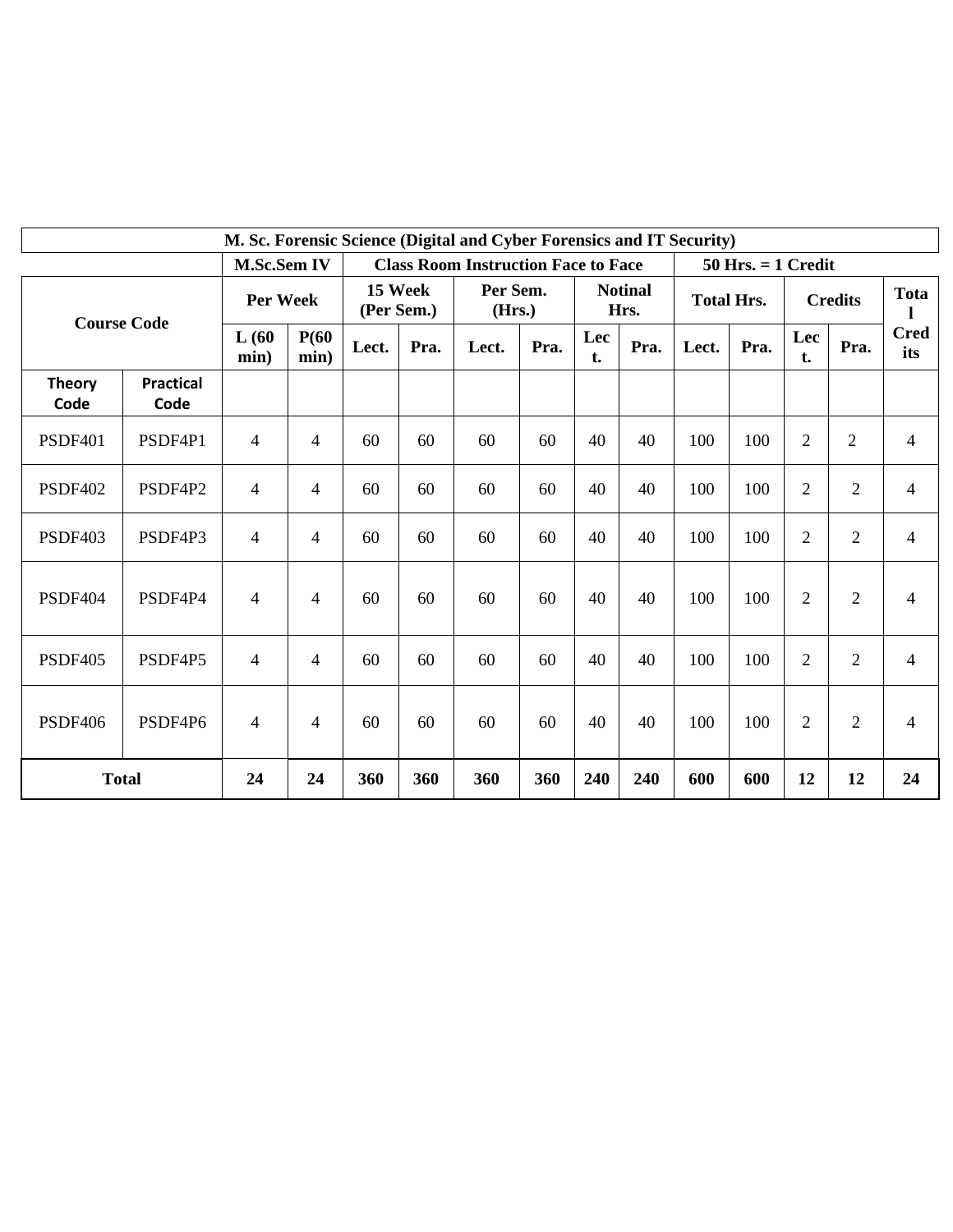#### **M. SC. FORENSIC SCIENCE (DIGITAL AND CYBER FORENSICS AND IT SECURITY) SEMESTER III**

# **PSDF301: Vulnerability Assessment and Penetration Testing - Part I**

| <b>Total Marks 100</b>  |               |  |  |  |  |
|-------------------------|---------------|--|--|--|--|
| <b>Lecture Per Week</b> | <b>Credit</b> |  |  |  |  |
|                         |               |  |  |  |  |

| <b>Units with Description</b>                            | No. lectures |
|----------------------------------------------------------|--------------|
| <b>System Testing and Introduction</b><br>Unit I:        | 15           |
| Internal Intrusion Techniques,<br>$\bullet$              |              |
| <b>External Intrusion Techniques,</b>                    |              |
| Scanning IP pool and Discovering Devices,                |              |
| Verifying the Network & Security Devices,                |              |
| Unit II: Information Gathering and Fingerprinting        | 15           |
| Web Server,<br>$\bullet$                                 |              |
| Frameworks And Applications,                             |              |
| <b>Enumerating Resources,</b>                            |              |
| Port Scanning,                                           |              |
| Distinguish between different OS platforms,<br>$\bullet$ |              |
| Unit III: Attacks & Exploitation                         | 15           |
| Web Server,<br>$\bullet$                                 |              |
| Router,                                                  |              |
| Wireless Network Testing,                                |              |
| <b>Buffer Overflows,</b>                                 |              |
| Man in the Middle Attacks,                               |              |
| Capturing of passwords on the network.                   |              |
| Unit IV : Security Policy and Implementation - Windows   | 15           |
| Domain Policies,<br>$\bullet$                            |              |
| User Rights Managements,                                 |              |
| Router Policies,                                         |              |
| Firewall,                                                |              |
| IPS,<br>$\bullet$                                        |              |
| UTM Policies,                                            |              |
| Patch Management Automation,                             |              |
| Wireless Network Security,                               |              |
| Logging System,                                          |              |
| <b>Generating Periodic Reports</b><br>$\bullet$          |              |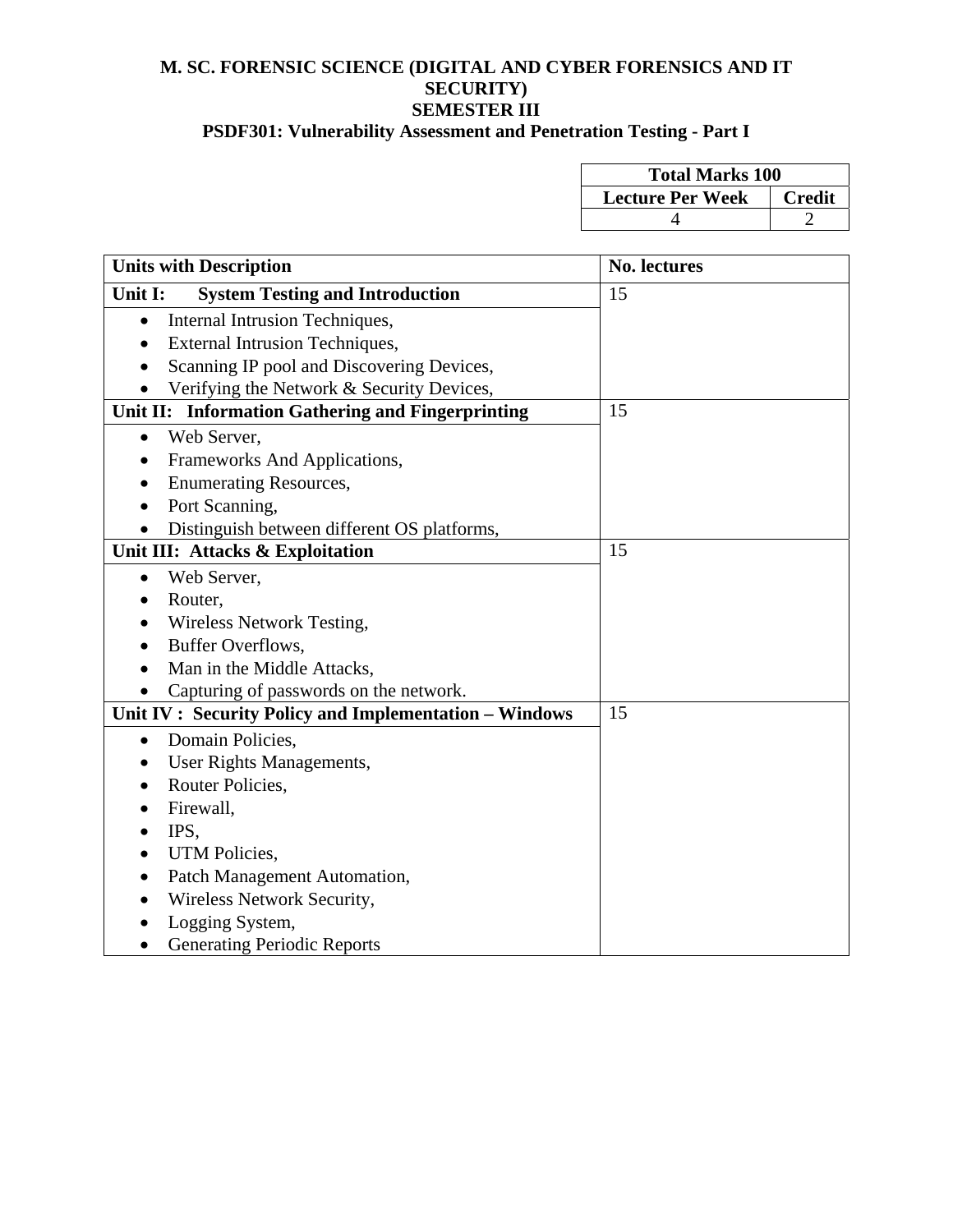| <b>Total Marks 100</b>  |               |  |  |  |  |
|-------------------------|---------------|--|--|--|--|
| <b>Lecture Per Week</b> | <b>Credit</b> |  |  |  |  |
|                         |               |  |  |  |  |

| <b>Units with Description</b>                             | No. lectures |
|-----------------------------------------------------------|--------------|
| <b>Unit I: Virtualization</b>                             | 15           |
| <b>Introduction</b>                                       |              |
| • Physical Machines                                       |              |
| • How Virtualization Works                                |              |
| • Hypervisors                                             |              |
| • Main Categories of Virtualization                       |              |
| • Benefits of Virtualization                              |              |
| • Cost of Virtualization                                  |              |
| Unit II: Types of Virtualization                          | 15           |
| <b>Server Virtualization</b>                              |              |
| • What Is Server Virtualization?                          |              |
| • Differences between Desktop and Server Virtualization   |              |
| • Common Virtual Servers                                  |              |
| <b>Desktop Virtualization</b>                             |              |
| • What Is Desktop Virtualization?                         |              |
| • Common Virtual Desktops                                 |              |
| • Virtual Appliances and Forensics                        |              |
| • Virtual Desktops as a Forensic Platform                 |              |
| Unit III: Implementation of Virtualization                | 15           |
| <b>Portable Virtualization, Emulators, and Appliances</b> |              |
| • MojoPac                                                 |              |
| • MokaFive                                                |              |
| • Preconfigured Virtual Environments                      |              |
| • Virtual Appliance Providers                             |              |
| • JumpBox Virtual Appliances                              |              |
| • VirtualBox                                              |              |
| • Virtualization Hardware Devices                         |              |
| • Virtual Privacy Machine                                 |              |
| • Virtual Emulators                                       |              |
| • Future Development                                      |              |
| Unit IV : Challenges in Virtualization                    | 15           |
| • Data Centers                                            |              |
| • Security Considerations                                 |              |
| • Malware and Virtualization                              |              |
| • Red Pill, Blue Pill, No Pill                            |              |
| • Additional Challenges                                   |              |
| • Virtualization Drawbacks                                |              |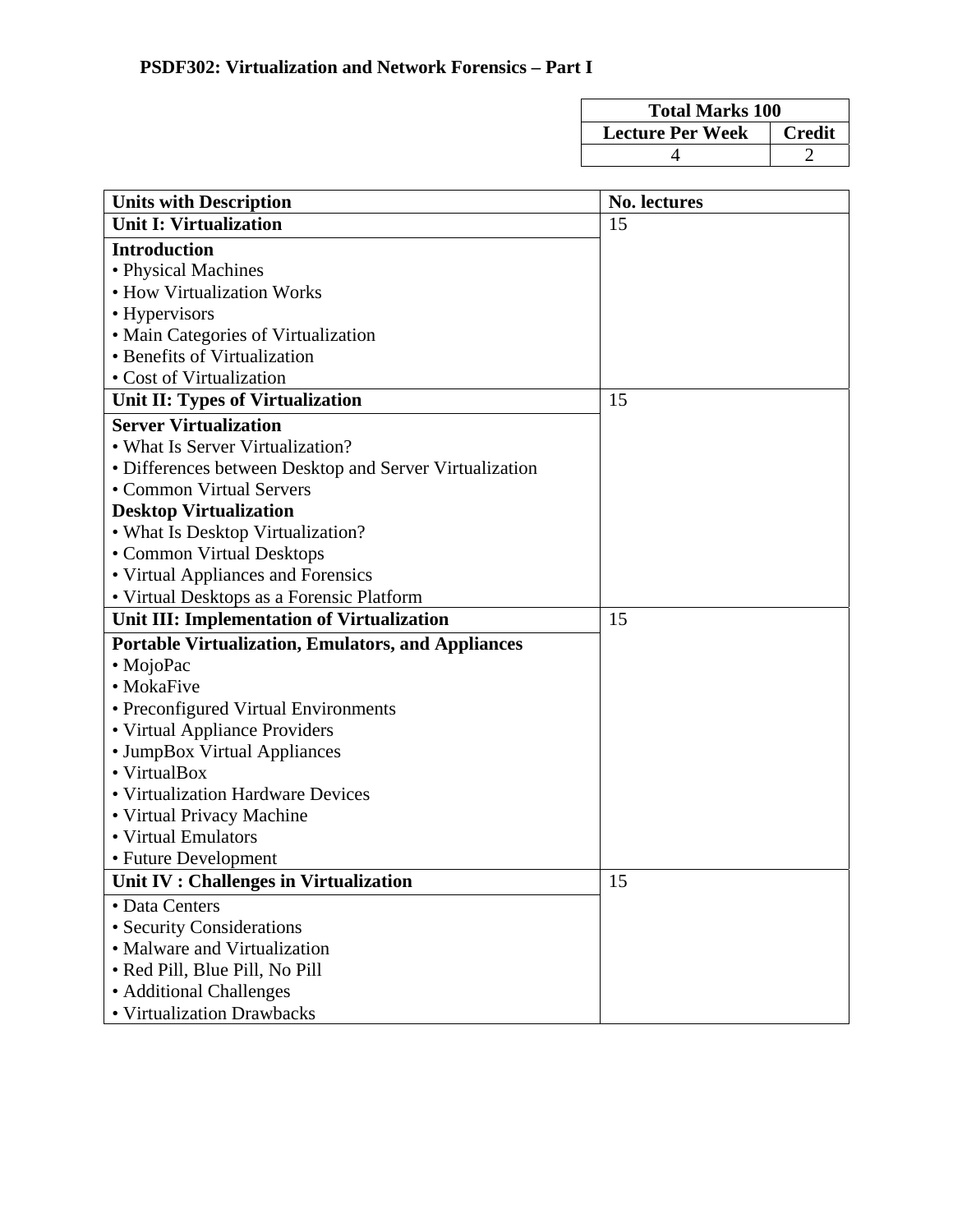| <b>Total Marks 100</b>  |        |  |  |  |  |
|-------------------------|--------|--|--|--|--|
| <b>Lecture Per Week</b> | Credit |  |  |  |  |
|                         |        |  |  |  |  |

| <b>Units with Description</b>                                                     | No. lectures |
|-----------------------------------------------------------------------------------|--------------|
| Unit I: Audit and Methodology                                                     | 15           |
| <b>Audit Life Cycle</b>                                                           |              |
| Initiation – Commencement                                                         |              |
| <b>Discovery Stage</b>                                                            |              |
| <b>Maturation Stage</b>                                                           |              |
| <b>Predictive Stage</b>                                                           |              |
| <b>PDCA</b> – Cycle                                                               |              |
| Plan, Do, Check, Act                                                              |              |
| <b>Types of Audit</b>                                                             |              |
| Internal,                                                                         |              |
| External                                                                          |              |
| Mandatory and                                                                     |              |
| Statutory                                                                         |              |
| Unit II: Introduction to International Standards and Audit                        | 15           |
| 27001<br><b>ISO</b><br>Standard - Introduction<br><b>ISMS</b><br>and<br>$\bullet$ |              |
| Applicability                                                                     |              |
| <b>CTCL Audit - Stock Market</b>                                                  |              |
| - Guideline from NSE and NSE                                                      |              |
| SOX - International Compliance - Introduction and                                 |              |
| Applicability                                                                     |              |
| HIPPA - International Compliance - Introduction and                               |              |
| Applicability                                                                     |              |
| <b>Unit III: Risk</b>                                                             | 15           |
| Oversight and Introduction<br>$\bullet$                                           |              |
| <b>Common Risk Infrastructure</b>                                                 |              |
| <b>Risk Management Activities</b>                                                 |              |
| Identification                                                                    |              |
| Analysis                                                                          |              |
| Remedy                                                                            |              |
| Handling                                                                          |              |
| Classes or Types of Risk                                                          |              |
| Unit IV : Risk Management                                                         | 15           |
| Introduction<br>$\bullet$                                                         |              |
| Method and Principles                                                             |              |
| Process                                                                           |              |
| <b>Mitigation</b>                                                                 |              |
| Potential risk treatments                                                         |              |
| Risk management plan                                                              |              |
| Implementation                                                                    |              |
| <b>Limitations</b>                                                                |              |
| Types of risk management                                                          |              |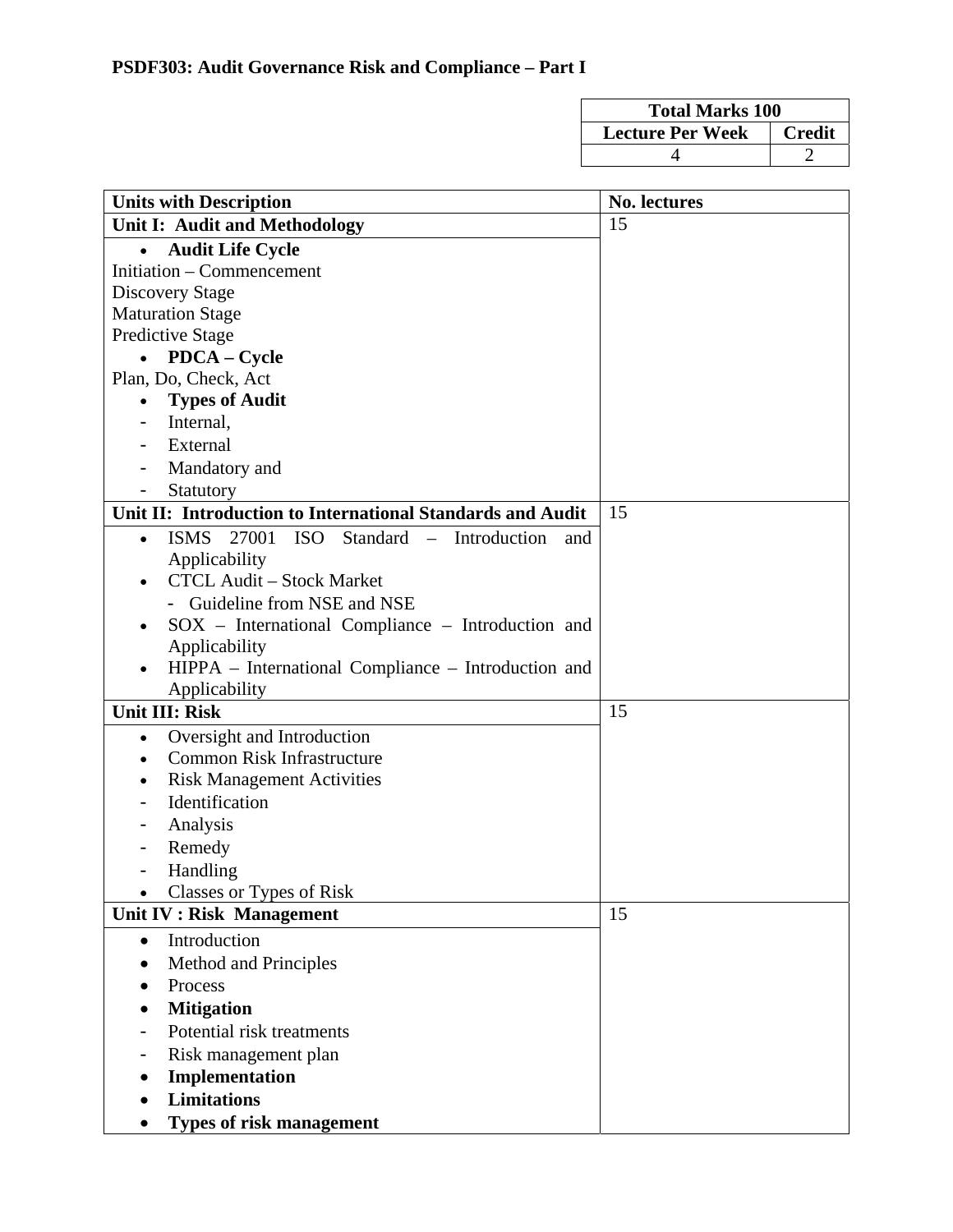| - For projects                     |  |
|------------------------------------|--|
| - For natural disasters            |  |
| - Of information technology        |  |
| - In petroleum and natural gas     |  |
| • Business Continuity and Planning |  |

# **PSDF304 - Mobile and Smart Phone Forensics – Part I**

| <b>Total Marks 100</b>  |               |  |  |  |  |  |
|-------------------------|---------------|--|--|--|--|--|
| <b>Lecture Per Week</b> | <b>Credit</b> |  |  |  |  |  |
|                         |               |  |  |  |  |  |

| <b>Units with Description</b>                                   | <b>No. lectures</b> |
|-----------------------------------------------------------------|---------------------|
| <b>Unit I: Mobile Forensic</b>                                  | 15                  |
| Cell phone and mobile device forensics                          |                     |
| Understanding Mobile device forensics                           |                     |
| Understanding acquisition procedure                             |                     |
| Cell phone Crimes                                               |                     |
| <b>SIM Architecture</b>                                         |                     |
| Data Storage                                                    |                     |
| Data Extraction                                                 |                     |
| Files Stored on SIM                                             |                     |
| <b>Mobile Operating System</b>                                  |                     |
| <b>Unit II: Digital Evidence</b>                                | 15                  |
| <b>Mobile Device Forensics</b><br>$\bullet$                     |                     |
| Types of Evidence on Mobile Devices                             |                     |
| Handling Mobile Devices as Sources of Evidence<br>$\bullet$     |                     |
| <b>Forensic Preservation of Mobile Devices</b>                  |                     |
| Forensic Examination and Analysis of Mobile Devices             |                     |
| Forensic Acquisition and Examination of SIM Cards               |                     |
| <b>Investigative Reconstruction Using Mobile Devices Future</b> |                     |
| Trends                                                          |                     |
| Unit III: Andriod and iOS Systems                               | 15                  |
| Architecture<br>$\bullet$                                       |                     |
| Differentiation                                                 |                     |
| <b>Technological Composition</b>                                |                     |
| <b>Introduction to Andriod Platform</b>                         |                     |
| Introduction to iOS Platform                                    |                     |
| Unit IV: Mobile File Systems and Data Structures                | 15                  |
| Introduction<br>$\bullet$                                       |                     |
| What and How of Data                                            |                     |
| Types of Memory                                                 |                     |
| File Systems                                                    |                     |
| Rootfs, devpts, sysfs, cgroup, yaffs2<br>$\bullet$              |                     |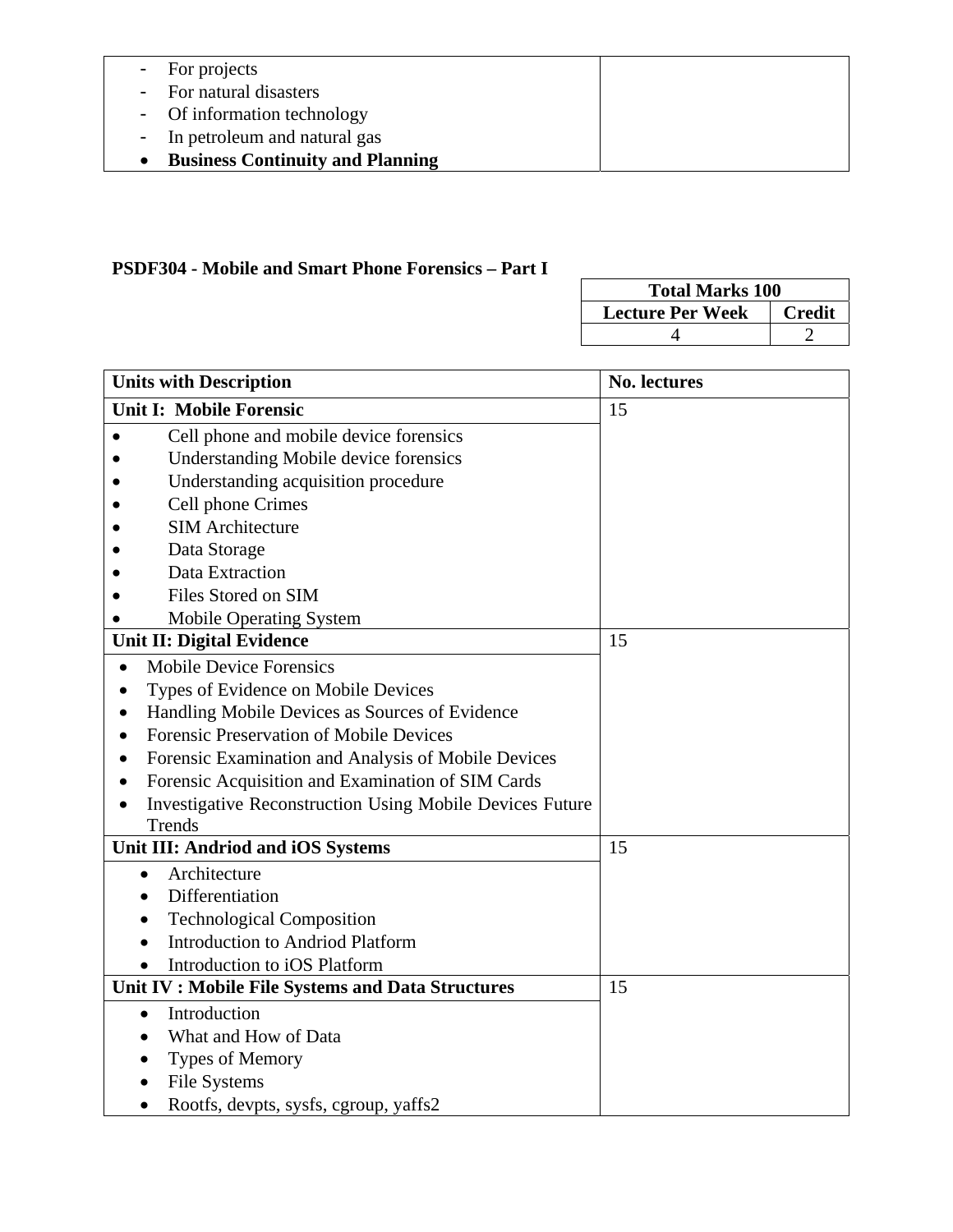| Procedure for handling an Andriod Devices  |  |
|--------------------------------------------|--|
| • Logical Techniques VS Digital Techniques |  |
| Introduction to Mobile Malware             |  |

# **PSDF305: E-commerce and Online Dispute Resolution: International Legal Perspective**

| <b>Total Marks 100</b>  |        |
|-------------------------|--------|
| <b>Lecture Per Week</b> | Credit |
|                         |        |

| <b>Units with Description</b>                                              | <b>No. lectures</b> |
|----------------------------------------------------------------------------|---------------------|
| Unit I: E-commerce and Unfair trade Practices                              | 15                  |
| Meaning and types of e-commerce and electronic<br>$\bullet$<br>marketplace |                     |
| Concept of Unfair Trade Practices                                          |                     |
| <b>Online Misleading Advertisements</b><br>$\bullet$                       |                     |
| <b>Standardization of Electronic Contract</b>                              |                     |
| Unit II: Alternate Dispute Resolution (ADR) Policy in                      | 15                  |
| <b>Cyberspace</b>                                                          |                     |
| What is ADR? Difference Between ADR and<br>$\bullet$                       |                     |
| (ODR) Online Dispute Resolution                                            |                     |
| Advantages and Method of online dispute resolution                         |                     |
| Procedural setup for ADR schemes.                                          |                     |
| Driving Force behind ODR and its core regulatory<br>principles             |                     |
| Unit III: Global Justice System: ODR and Transboundary                     | 15                  |
| <b>Disputes</b>                                                            |                     |
| <b>ICANN's UDRP</b><br>$\bullet$                                           |                     |
| <b>Case Studies</b>                                                        |                     |
| Other transnational ODR Systems                                            |                     |
| Current issues in ODR                                                      |                     |
| Unit IV: Cyberspace Regulation and Role of UNCITRAL                        | 15                  |
| <b>Brief about UNICITRAL</b><br>$\bullet$                                  |                     |
| <b>UNCITRAL Model Law on Electronic Commerce 1996</b>                      |                     |
| UNCITRAL Model Law on Electronic Signatures 2001                           |                     |

# **PSDF306: Financial Fraud and Investigation – Part I**

| <b>Total Marks 100</b>  |               |
|-------------------------|---------------|
| <b>Lecture Per Week</b> | <b>Credit</b> |
|                         |               |

| <b>Units with Description</b>                        | <b>No. lectures</b> |
|------------------------------------------------------|---------------------|
| Unit I: Investigations                               |                     |
| Investigate allegations of fraud<br>$\bullet$        |                     |
| Investigate internal $&$ external theft<br>$\bullet$ |                     |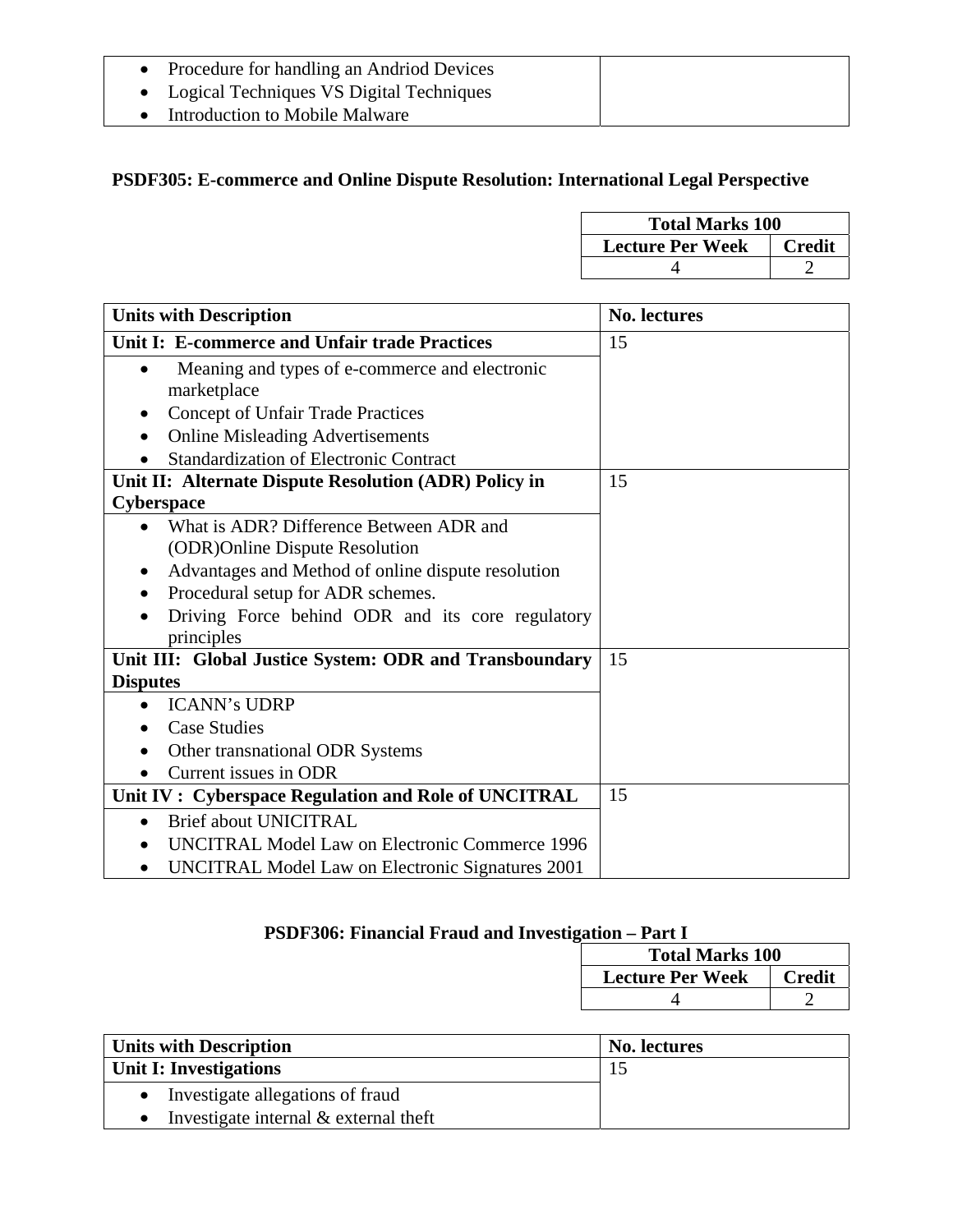| Investigate allegations of bribes & kickbacks<br>$\bullet$         |    |
|--------------------------------------------------------------------|----|
| Investigate inventory theft                                        |    |
| Investigate fraud against senior citizens                          |    |
| Investigate allegations of fraud by fiduciaries, including         |    |
| estates & trusts, & condominium associations                       |    |
| <b>Unit II: Investigations</b>                                     | 15 |
| <b>Company Backgrounds</b><br>$\bullet$                            |    |
| Due Diligence<br>$\bullet$                                         |    |
| Economic Espionage                                                 |    |
| <b>Financial Fraud</b>                                             |    |
| Mergers/Acquisitions                                               |    |
| Unit III: Methodology                                              | 15 |
| Review internal controls to safeguard assets<br>$\bullet$          |    |
| Conduct small business asset protection survey & make<br>$\bullet$ |    |
| recommendations for preserving company assets                      |    |
| Fraud auditing services                                            |    |
| Uncover financial statement fraud                                  |    |
| Conduct white-collar crime investigations                          |    |
| Asset record reconstruction                                        |    |
| Unit IV: Analysis, Evidence and Testimony                          | 15 |
| Prove allegations of misuse of business data and<br>$\bullet$      |    |
| business assets by corporate directors, employees, &               |    |
| officers                                                           |    |
| Prove allegations of embezzlement                                  |    |
| Prove allegations of money laundering and/or currency              |    |
| structuring                                                        |    |
| Provide anti-money laundering and/or fraud training<br>$\bullet$   |    |
| Consult on civil and/or criminal litigation matters,<br>$\bullet$  |    |
| including asset forfeiture issues                                  |    |
| Assist legal counsel with plea negotiations involving<br>$\bullet$ |    |
| drug trafficking, public corruption, money laundering,             |    |
| & currency structuring                                             |    |

#### **M. Sc. FORENSIC SCIENCE (DIGITAL AND CYBER FORENSICS AND IT SECURITY) SEMESTER III PRACTICAL**

# **PSDF3P1: Vulnerability Assessment and Penetration Testing - Part I**

| <b>Total Marks 50</b>   |               |
|-------------------------|---------------|
| <b>Lecture Per Week</b> | <b>Credit</b> |
|                         |               |

- Installation of Back-Track OS (2 Nos.)
- Webserver and Server Hardening (2 Nos.)
- Wireless Hacking Techniques (2 Nos.)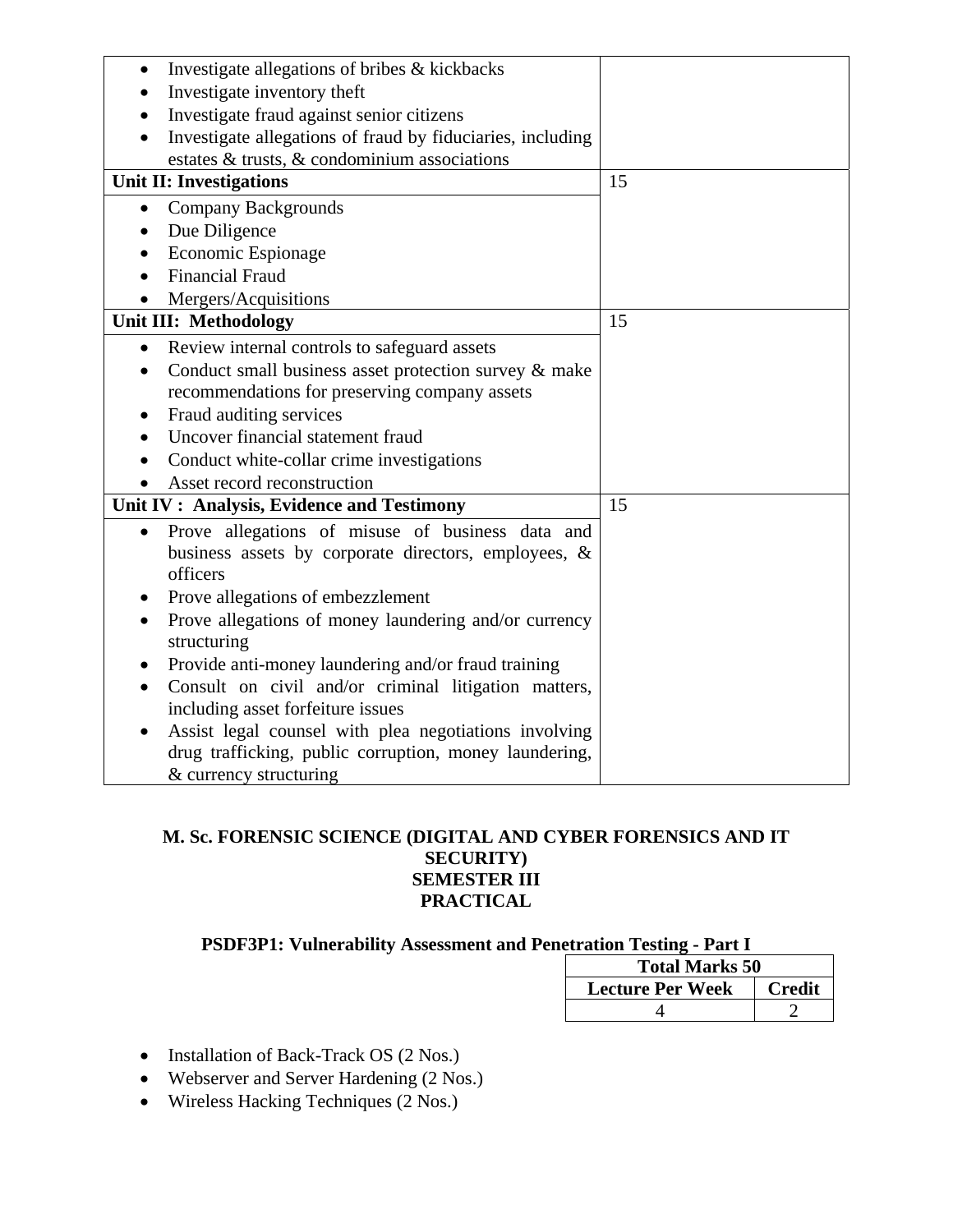- **Footprinting:** Tools to Extract Company's Data, WHOIS Lookup, Footprint Using Google Hacking Techniques. (2 Nos.)
- **Scanning:** Network Vulnerability Scanners, Spoofing IP Address, Proxy Tools, Http tunnel for Windows, IP Spoofing Detection (2 Nos.)

#### **PSDF3P2: Virtualization and Network Forensics – Part I**

| <b>Total Marks 50</b>   |               |
|-------------------------|---------------|
| <b>Lecture Per Week</b> | <b>Credit</b> |
|                         |               |

- Virtual OS (2 Nos.)
- Virtual Network (2 Nos.)
- Windows Server Configuration (2 Nos.)
- Linux Server Configuration (2 Nos.)
- Google App Engine Testing (2 Nos.)

#### **PSDF3P3: Audit Governance Risk and Compliance – Part I**

| <b>Total</b> | Credit |
|--------------|--------|
| <b>Marks</b> |        |
|              |        |

 **Case Studies and Industrial Visit** 

#### **Practical: PSDF3P4 - Mobile and Smart Phone Forensics – Part I**

| <b>Total Marks 50</b>   |               |
|-------------------------|---------------|
| <b>Lecture Per Week</b> | <b>Credit</b> |
|                         |               |

- Mobile Forensic (2 Nos.)
- Smartphone Forensic (2 Nos.)
- SIM analysis (2 Nos.)
- Handset Analysis (2 Nos.)
- Recovering data (2 Nos.)

#### **PSDF3P5: E-commerce and Online Dispute Resolution: International Legal Perspective**

| <b>Total Marks 50</b>   |               |
|-------------------------|---------------|
| <b>Lecture Per Week</b> | <b>Credit</b> |
|                         |               |

| <b>PRACTICAL</b>                    | <b>Marks</b> |
|-------------------------------------|--------------|
| Project Work - Review of Literature | ~∼           |
| Project Work - Progress Report      | ∼            |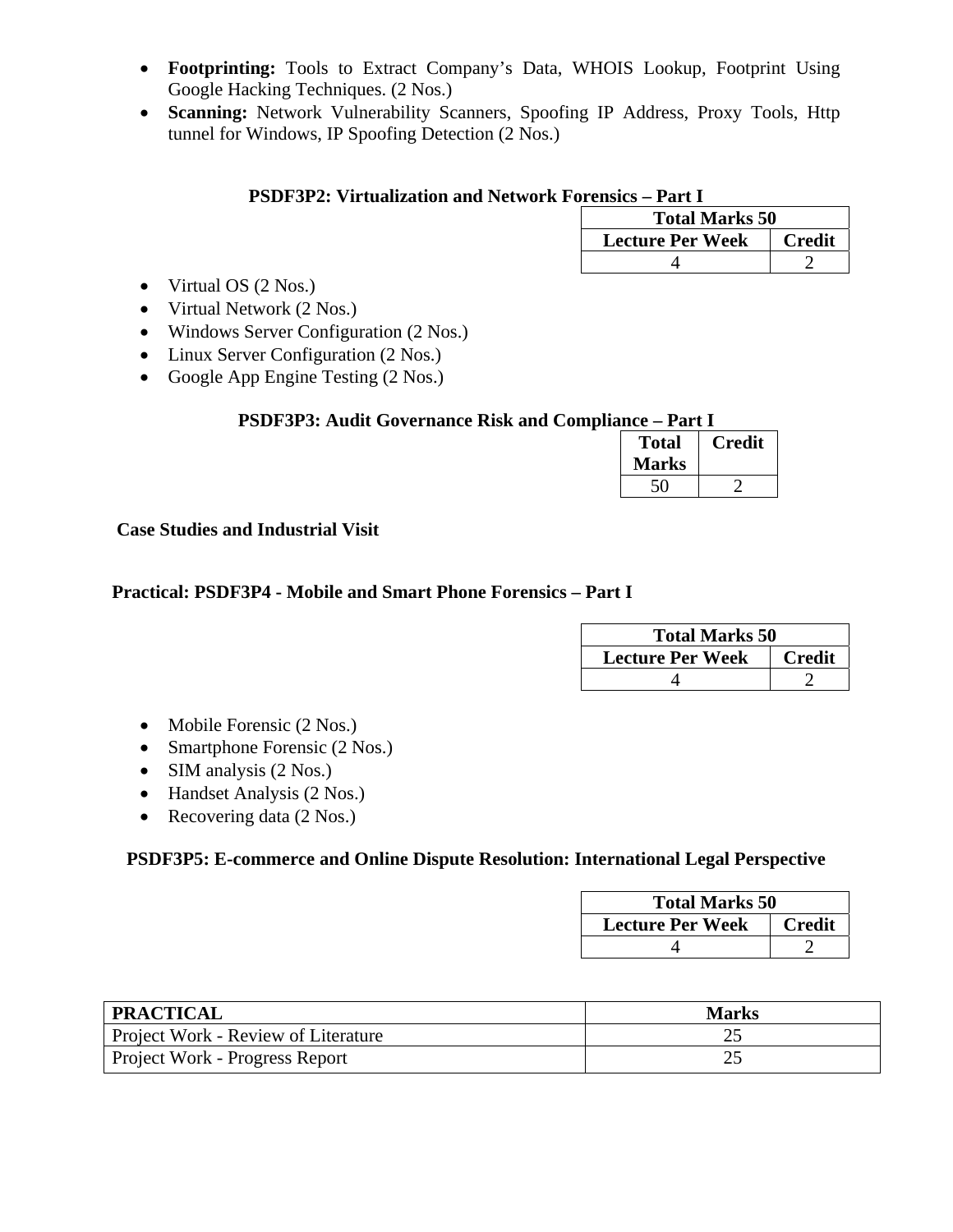# **PSDF3P6: Financial Fraud and Investigation – Part I**

| <b>Total Marks 50</b>   |               |
|-------------------------|---------------|
| <b>Lecture Per Week</b> | <b>Credit</b> |
|                         |               |

| <b>PRACTICAL</b> |                                                                    | <b>Marks</b> |
|------------------|--------------------------------------------------------------------|--------------|
|                  | Topic approval for synopsis<br>a)<br>Objective and work plan<br>h. |              |
|                  | Presentation                                                       |              |

## **M.Sc. FORENSIC – DIGITAL AND CYBER FORENSICS AND IT SECURITY SEMESTER IV**

# **PSDF401: Vulnerability Assessment and Penetration Testing – Part II**

|                                                                                                                                                                                                      | <b>Total Marks 100</b>  |                |
|------------------------------------------------------------------------------------------------------------------------------------------------------------------------------------------------------|-------------------------|----------------|
|                                                                                                                                                                                                      | <b>Lecture Per Week</b> | <b>Credit</b>  |
|                                                                                                                                                                                                      | 4                       | $\overline{2}$ |
| <b>Units with Description</b>                                                                                                                                                                        | <b>No. lectures</b>     |                |
| Unit I:<br><b>System Testing and Introduction</b>                                                                                                                                                    | 15                      |                |
| <b>Structure of Penetration Testing,</b><br>$\bullet$<br>Concepts of infrastructure Testing and<br>Application Testing, White Box and Black Box<br>Unit II: Information Gathering and Fingerprinting | 15                      |                |
| <b>Custom Applications,</b><br>$\bullet$<br>Vulnerability Scanning,<br>Remote Operating System Fingerprinting;<br>Active and Passive techniques.                                                     |                         |                |
| Unit III: Attacks & Exploitation                                                                                                                                                                     | 15                      |                |
| Firewall Policies bypass techniques,<br>Malware,<br>XSS Attacks,<br><b>Null Sessions,</b><br>SQL Injection,<br>ARP Poisoning,<br>Breaking into https connections.                                    |                         |                |
| Unit IV : Security Policy and Implementation - Linux                                                                                                                                                 | 15                      |                |
| Domain Policies,<br>User Rights Managements,<br>Router Policies,                                                                                                                                     |                         |                |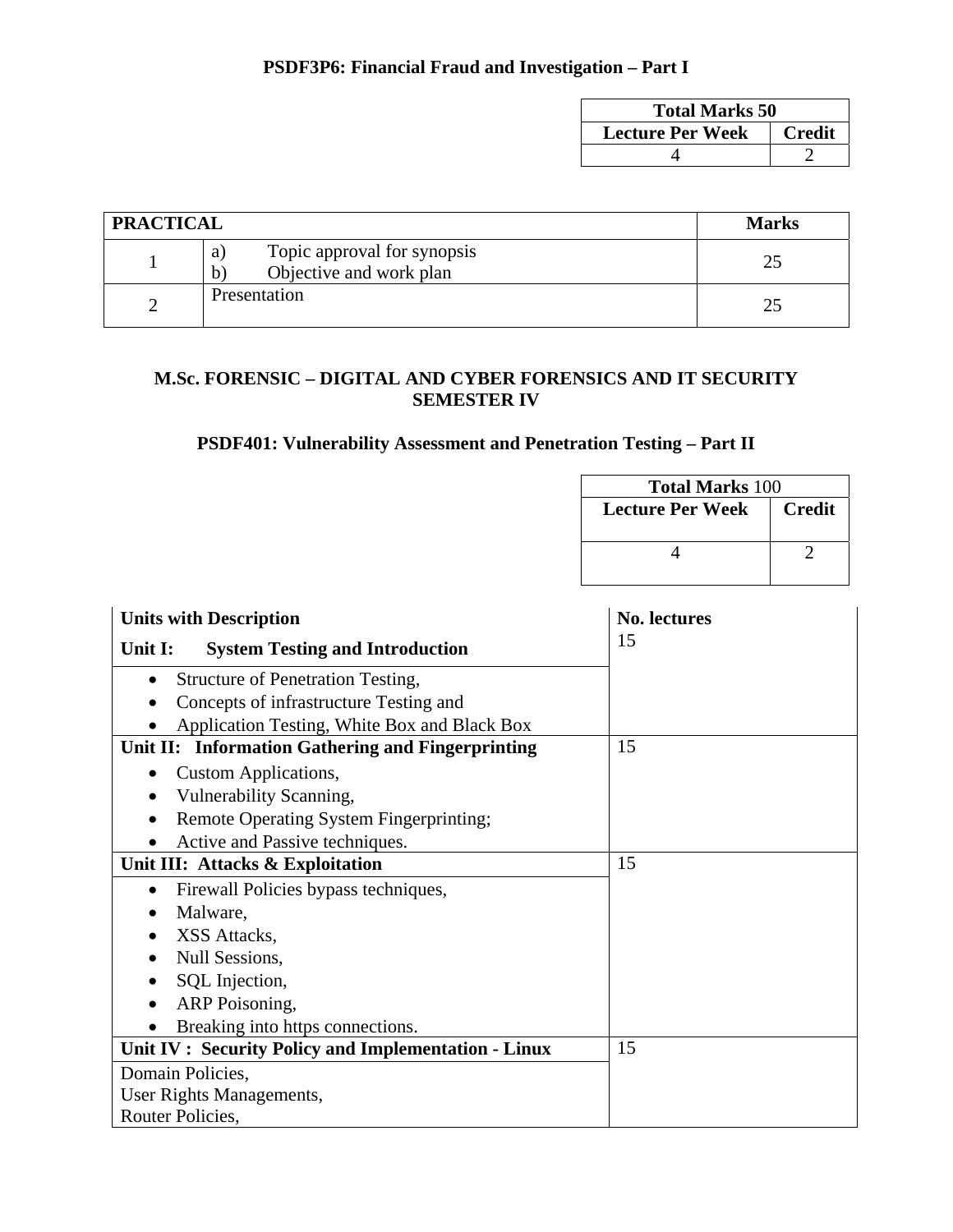| Firewall,                          |  |
|------------------------------------|--|
| IPS,                               |  |
| <b>UTM Policies,</b>               |  |
| Security Suites,                   |  |
| Patch Management Automation,       |  |
| Wireless Network Security,         |  |
| Logging System,                    |  |
| <b>Generating Periodic Reports</b> |  |

# **PSDF402: Virtualization and Network Forensics – Part II**

| <b>Total Marks 100</b> |                           |  |
|------------------------|---------------------------|--|
|                        | Lecture Per Week   Credit |  |
|                        |                           |  |

| <b>Units with Description</b>                                                                         | <b>No. lectures</b> |
|-------------------------------------------------------------------------------------------------------|---------------------|
| Unit<br>$\mathbf{I}$ :<br><b>Forensics</b> -<br><b>Investigating</b><br><b>Dead</b><br><b>Virtual</b> | 15                  |
| <b>Environments</b>                                                                                   |                     |
| • Install Files                                                                                       |                     |
| • Remnants                                                                                            |                     |
| • Registry                                                                                            |                     |
| • Microsoft Disk Image Formats                                                                        |                     |
| • Data to Look for                                                                                    |                     |
| <b>Investigator Tips</b>                                                                              |                     |
| Unit II: Forensics - Investigating Live Virtual                                                       | 15                  |
| <b>Environments</b>                                                                                   |                     |
| • Artifacts                                                                                           |                     |
| • Processes and Ports                                                                                 |                     |
| • Log Files                                                                                           |                     |
| • VM Memory Usage                                                                                     |                     |
| • Memory Analysis                                                                                     |                     |
| • ESXi Analysis                                                                                       |                     |
| • Microsoft Analysis Tools                                                                            |                     |
| • Moving Forward                                                                                      |                     |
| Unit III: Cloud Computing and Forensic Challenges                                                     | 15                  |
| • What Is Cloud Computing?                                                                            |                     |
| • Cloud Computing Services                                                                            |                     |
| • Streaming Operating Systems                                                                         |                     |
| • Application Streaming                                                                               |                     |
| • Virtual Applications                                                                                |                     |
| • Cloud Computing, Virtualization, and Security                                                       |                     |
| • Cloud Computing and Forensics                                                                       |                     |
| Unit IV: Virtual Environments and Compliance                                                          | 15                  |
| • Standards                                                                                           |                     |
| • Compliance                                                                                          |                     |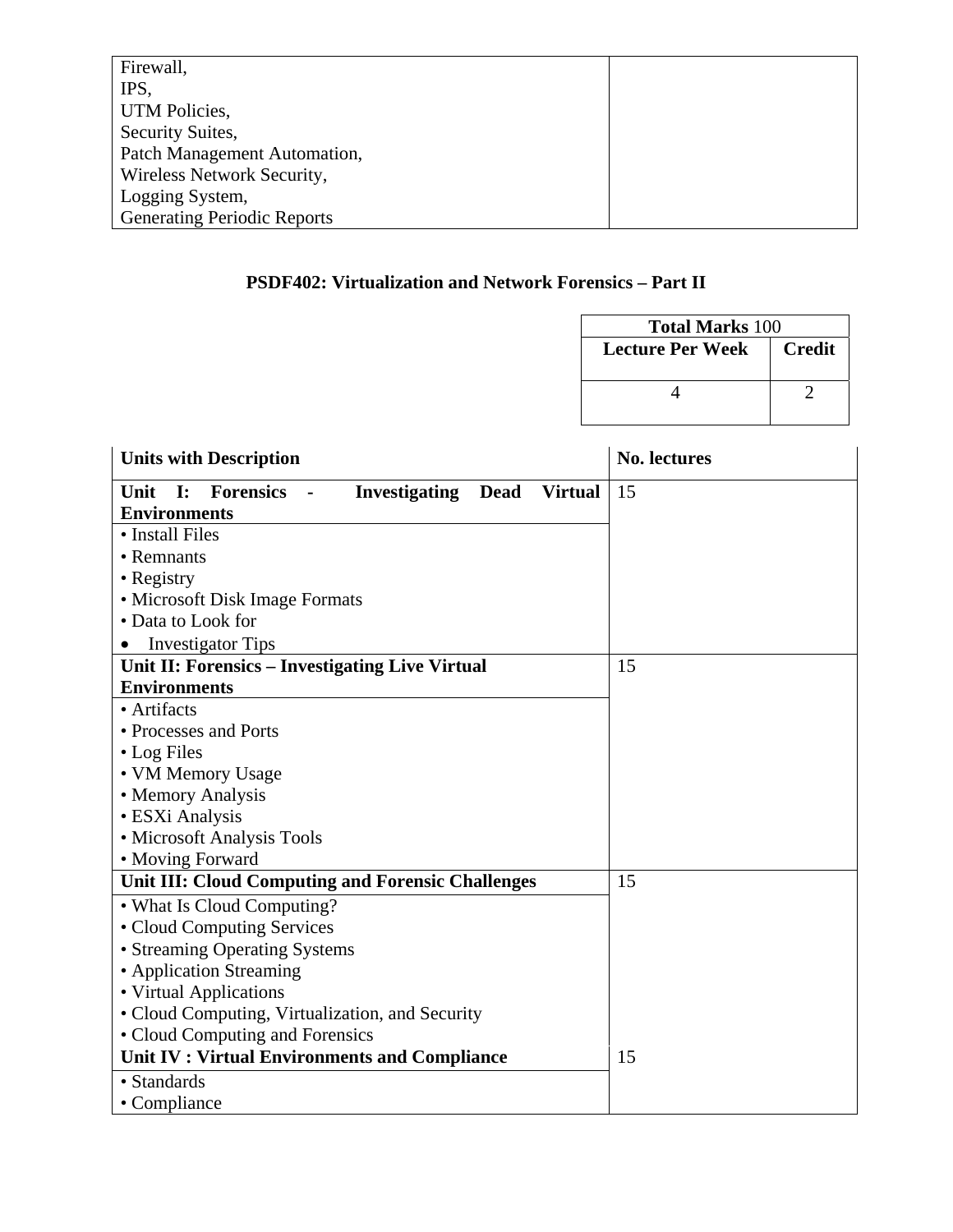# **PSDF403: Audit Governance Risk and Compliance – Part II**

| <b>Total Marks 100</b>              |  |
|-------------------------------------|--|
| <b>Lecture Per Week</b><br>  Credit |  |
|                                     |  |

| <b>Units with Description</b>                                                                            | <b>No. lectures</b> |
|----------------------------------------------------------------------------------------------------------|---------------------|
| <b>Unit I: Governance</b>                                                                                | 15                  |
| <b>Overall Management Approach</b><br>$\bullet$                                                          |                     |
| What is Governance?                                                                                      |                     |
| Role of Senior Management                                                                                |                     |
| Control and Supervisory Role                                                                             |                     |
| <b>Hierarchical Management</b>                                                                           |                     |
| <b>Segregation of Departments</b><br>$\bullet$                                                           |                     |
| <b>Unit II: Governance Management Role</b>                                                               | 15                  |
| Governance activities<br>$\bullet$                                                                       |                     |
| Critical management,<br>$\bullet$                                                                        |                     |
| information reaching,<br>٠                                                                               |                     |
| accurate and timely reporting                                                                            |                     |
| decision making,                                                                                         |                     |
| provide the control mechanisms for ensuring strategies,                                                  |                     |
| directions and instructions from management.                                                             |                     |
| <b>Unit III: Compliance</b>                                                                              | 15                  |
| Conforming with stated requirements,<br>$\bullet$                                                        |                     |
| organizational level,<br>$\bullet$                                                                       |                     |
| management processes which identify the applicable<br>requirements                                       |                     |
| (defined for example in laws, regulations, contracts,<br>$\bullet$                                       |                     |
| strategies and policies),                                                                                |                     |
| assess the state of compliance,                                                                          |                     |
| assess the risks and potential costs of non-compliance                                                   |                     |
| against the projected expenses to achieve compliance,                                                    |                     |
| prioritize and initiate any corrective                                                                   |                     |
| <b>Unit IV : Compliance Types</b>                                                                        | 15                  |
| Basel II/III - Introdcution and Applicability<br>٠                                                       |                     |
| PCI DSS – Introdcution and Applicability<br>$\bullet$                                                    |                     |
| NIC Website Compliance Indian Government Websites<br>$\bullet$                                           |                     |
| <b>COBIT</b> – Introdcution and Applicability<br>$\bullet$<br>Miscellanous Compliance - Introduction and |                     |
| Applicability                                                                                            |                     |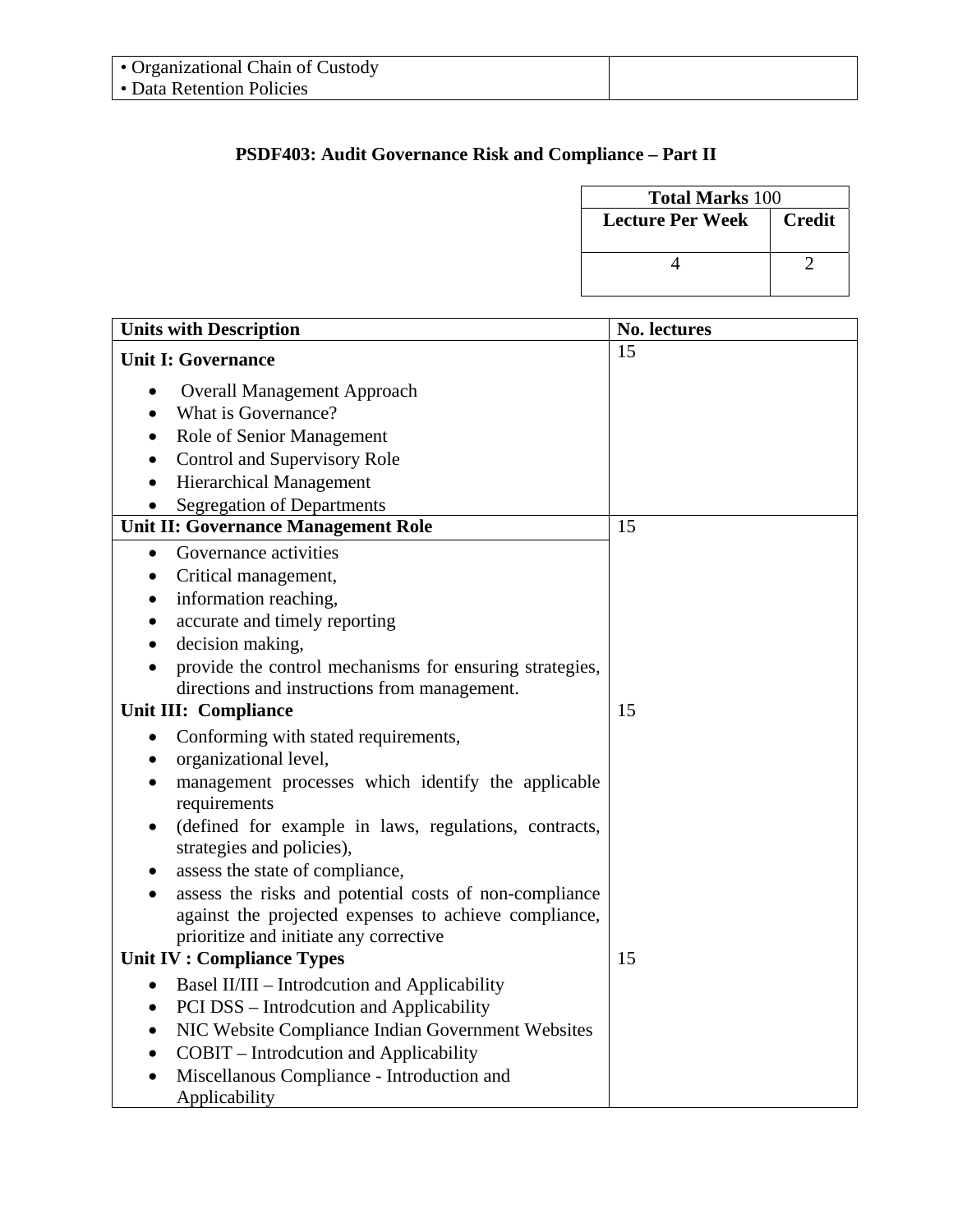| <b>Total Marks 100</b> |               |
|------------------------|---------------|
| Lecture Per Week       | <b>Credit</b> |
|                        |               |

| <b>Units with Description</b>                          | <b>No. lectures</b> |
|--------------------------------------------------------|---------------------|
| <b>Unit I: Introduction to Mobile Malware</b>          | 15                  |
| <b>Types of Attacks</b><br>$\bullet$                   |                     |
| Taxonomy of Mobile Malware,                            |                     |
| Phishing,                                              |                     |
| SMishing, and<br>$\bullet$                             |                     |
| Vishing,<br>$\bullet$                                  |                     |
| <b>Unit II: Malware Attack and Defense</b>             | 15                  |
| Mobile Malware,<br>$\bullet$                           |                     |
| Visual Payloads,<br>$\bullet$                          |                     |
| Timeline of Mobile Malware,                            |                     |
| Hoaxes, and Threats,                                   |                     |
| Overview of Mobile Malware Families,                   |                     |
| <b>Taxonomy of Mobile Malware</b><br>$\bullet$         |                     |
| III: Threats, Hacking and Viruses in Mobile<br>Unit    | 15                  |
| <b>Communication</b>                                   |                     |
| Introduction and Overview of Mobile Communication<br>٠ |                     |
| <b>Attacks in Mobile</b>                               |                     |
| Man in the Middle                                      |                     |
| Denial of Service                                      |                     |
| Wireless Spoofing                                      |                     |
| Prevention Techniques in Mobile System                 |                     |
| Intrusion detection in wireless<br>$\bullet$           |                     |
| <b>Access Control and Authentication in Mobile</b>     |                     |
| Communications - Overview                              |                     |
| Unit IV: Overview of Mobile Communication Security     | 15                  |
| SIM Security,<br>$\bullet$                             |                     |
| Security of Mobile Networks,                           |                     |
| Security of GSM Networks,                              |                     |
| Security of 3G Networks,                               |                     |
| Security of Wireless Local Area Networks,              |                     |
| Security of Ad-hoc Networks,                           |                     |
| Security Techniques for Mobile Services,               |                     |
| End-to-End Security Services in Mobile                 |                     |
| Communications,                                        |                     |
| Inter-system Roaming and Internetworking Security,     |                     |
| Securing Mobile E-Services,                            |                     |
| Security of Satellite Services,                        |                     |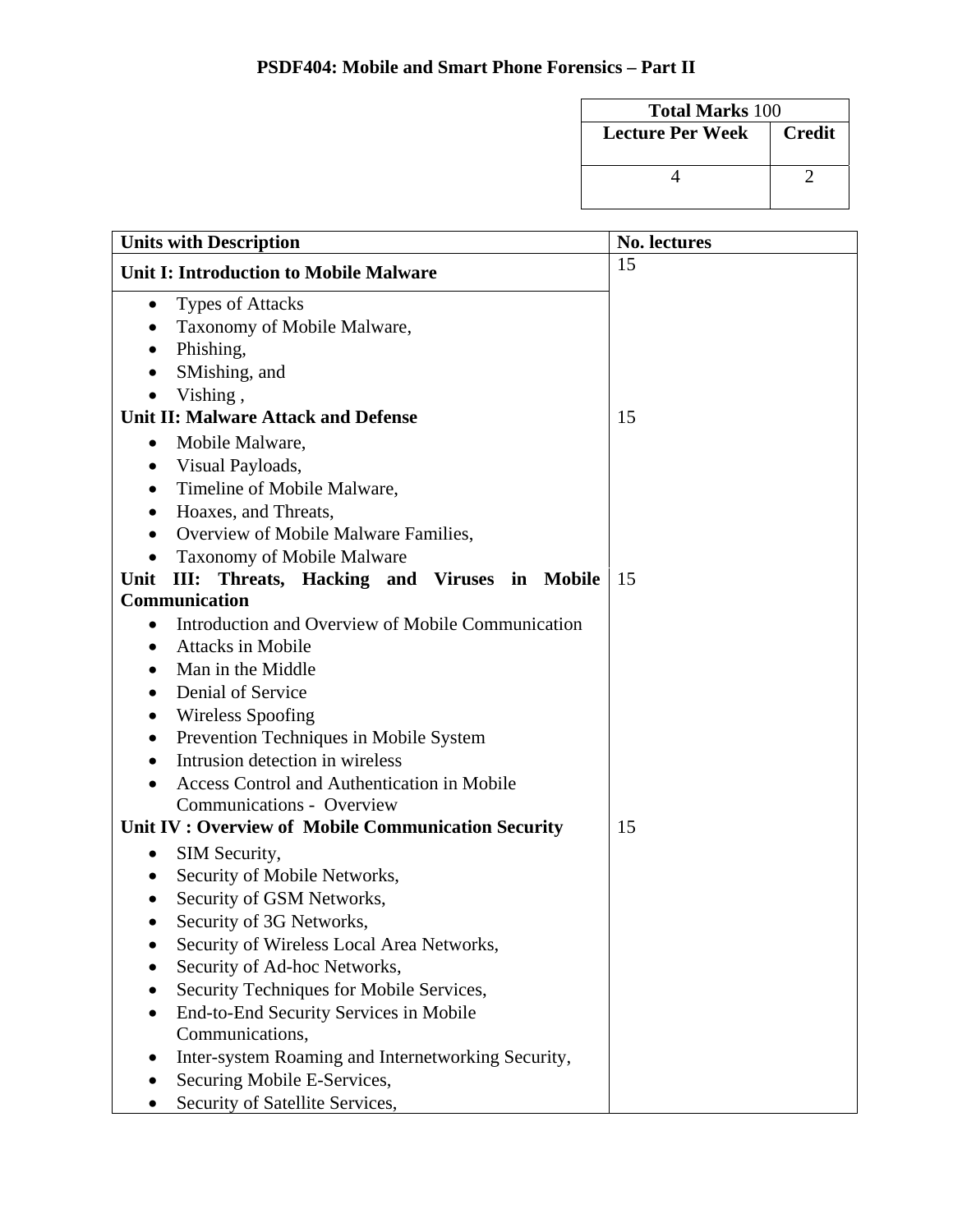- Security of Mobile Sensor Networks,
- Application Level Security,
- Security of IP Based Applications,
- Security of Mobile Payments,
- Security of Multimedia Communications,
- Security of Mobile Voice Communication

# **PSDF405: Protection of Personal Data in Cyberspace: International Legal Perspective**

| <b>Total Marks 100</b>  |               |  |
|-------------------------|---------------|--|
| <b>Lecture Per Week</b> | <b>Credit</b> |  |
|                         |               |  |

| <b>Units with Description</b>                                                                                                                                                                                                                                                                                                                                                                                                                                                                                                                                                                                                                                                                                                                                                                                                                                                                                                                                                                                                                              | No. lectures |
|------------------------------------------------------------------------------------------------------------------------------------------------------------------------------------------------------------------------------------------------------------------------------------------------------------------------------------------------------------------------------------------------------------------------------------------------------------------------------------------------------------------------------------------------------------------------------------------------------------------------------------------------------------------------------------------------------------------------------------------------------------------------------------------------------------------------------------------------------------------------------------------------------------------------------------------------------------------------------------------------------------------------------------------------------------|--------------|
| Unit I: Role of OECD for protection of personal data                                                                                                                                                                                                                                                                                                                                                                                                                                                                                                                                                                                                                                                                                                                                                                                                                                                                                                                                                                                                       | 15           |
| Organisation for Economic Cooperation and<br>$\bullet$<br>Development (OECD) Guidelines on the protection of<br>privacy and trans-border flow of personal data, 1980.<br>OECD guidelines for protecting consumers from<br>$\bullet$<br>fraudulent and deceptive commercial practices across<br>borders, 2003.<br>Organisation for Economic Cooperation and<br>Development (OECD) Guidelines for the security of<br>information systems and networks 2002.<br>OECD Guidelines for electronic authentication, 2007.<br>Unit II: Protection of Personal Data and EU Principles<br>The European Convention for the Protection of<br>$\bullet$<br>Individuals with regard to Automatic Processing of<br>Personal Data, 1981. (ETS No. 108, Popularly Known<br>as Council of Europe Convention 108)<br>The protection of individuals with regard to the<br>$\bullet$<br>processing of personal data and on the free movement of<br>such data. (EU Directive 95/46/EC of 24 October 1995)<br>Asia-Pacific Economic Cooperation (APEC) Privacy<br>Framework, 2004. | 15           |
| Unit III:<br>Cyberspace Regulation and Role of United                                                                                                                                                                                                                                                                                                                                                                                                                                                                                                                                                                                                                                                                                                                                                                                                                                                                                                                                                                                                      | 15           |
| <b>Nation</b><br>UN General Assembly, Guidelines for the Regulation of<br>$\bullet$<br>Computerized Personal Data Files, 14 December 1990.<br>United Nations Convention on the Use of Electronic<br>Communications in International Contracts. 2005<br>Unit IV: Indian Personal Data Protection Law                                                                                                                                                                                                                                                                                                                                                                                                                                                                                                                                                                                                                                                                                                                                                        | 15           |
| <b>Right to Privacy</b><br>$\bullet$<br>Data Theft and Indian Law<br>Legal Measures for Protection of Personal Data                                                                                                                                                                                                                                                                                                                                                                                                                                                                                                                                                                                                                                                                                                                                                                                                                                                                                                                                        |              |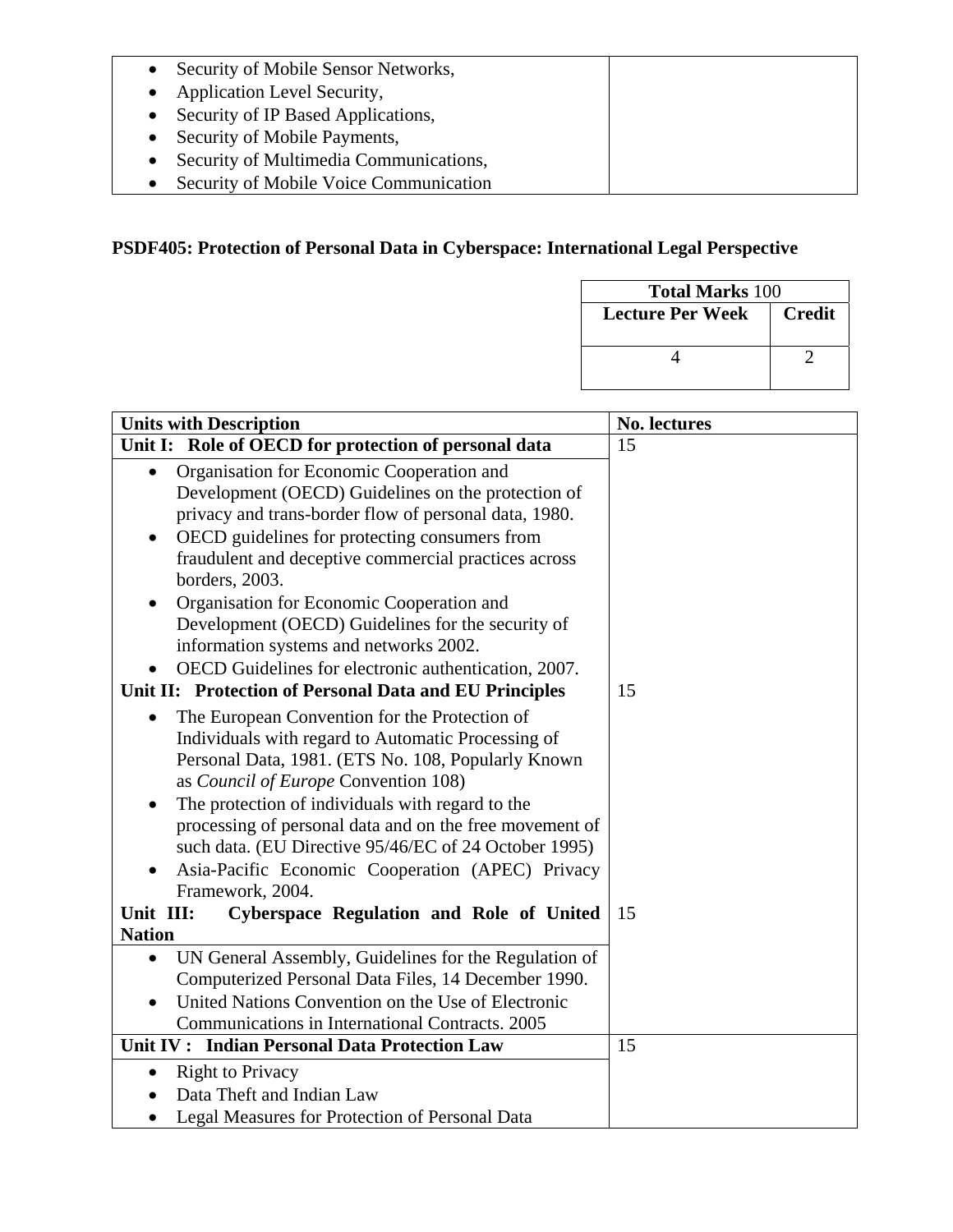| • Comparison and Critique of Indian Personal Data |
|---------------------------------------------------|
| Protection Law.                                   |

• Draft on Right to Privacy

# **PSDF406- Financial Fraud and Investigation – Part II**

|                                                                     |                         | <b>Total Marks 100</b> |  |
|---------------------------------------------------------------------|-------------------------|------------------------|--|
|                                                                     | <b>Lecture Per Week</b> | <b>Credit</b>          |  |
|                                                                     |                         |                        |  |
|                                                                     | 4                       | $\overline{2}$         |  |
|                                                                     |                         |                        |  |
| <b>Units with Description</b>                                       | <b>No. lectures</b>     |                        |  |
| <b>Unit I: Financial Frauds</b>                                     | 15                      |                        |  |
| <b>Accouting Frauds and Types</b>                                   |                         |                        |  |
| Payroll Fraud                                                       |                         |                        |  |
| <b>Financial Missappropriation Fraud</b>                            |                         |                        |  |
| Shareholders and Partnership Dispute                                |                         |                        |  |
| Criminal Investigaion                                               |                         |                        |  |
| Personal Injury and Accident Claim<br>$\bullet$                     |                         |                        |  |
| <b>Business Interrutption and Insurance</b>                         |                         |                        |  |
| Unit II: Analysis and Procedure                                     | 15                      |                        |  |
| Organize/analyze financial records,<br>$\bullet$                    |                         |                        |  |
| Organise/analyse response to search warrant records                 |                         |                        |  |
| Analyze & organize financial records to prepare tax<br>returns      |                         |                        |  |
| Assist legal counsel with plea negotiations regarding tax<br>issues |                         |                        |  |
| Unit III: Introduction to Financial Compliance                      | 15                      |                        |  |
| <b>Accounting and Payroll</b><br>$\bullet$                          |                         |                        |  |
| Assurance                                                           |                         |                        |  |
| Direct Tax                                                          |                         |                        |  |
| <b>Indirect Tax</b>                                                 |                         |                        |  |
| <b>Secretarial Compliance</b>                                       |                         |                        |  |
| Labour Laws                                                         |                         |                        |  |
| Miscellaneous                                                       |                         |                        |  |
| Unit IV : Frauds Investigation                                      | 15                      |                        |  |
| <b>Business/Employee Fraud</b><br>$\bullet$                         |                         |                        |  |
| <b>Matrimonial Dispute</b>                                          |                         |                        |  |
| <b>Business Economic Losses</b>                                     |                         |                        |  |
| Professional Negligence                                             |                         |                        |  |
| Mediation and Arbitration                                           |                         |                        |  |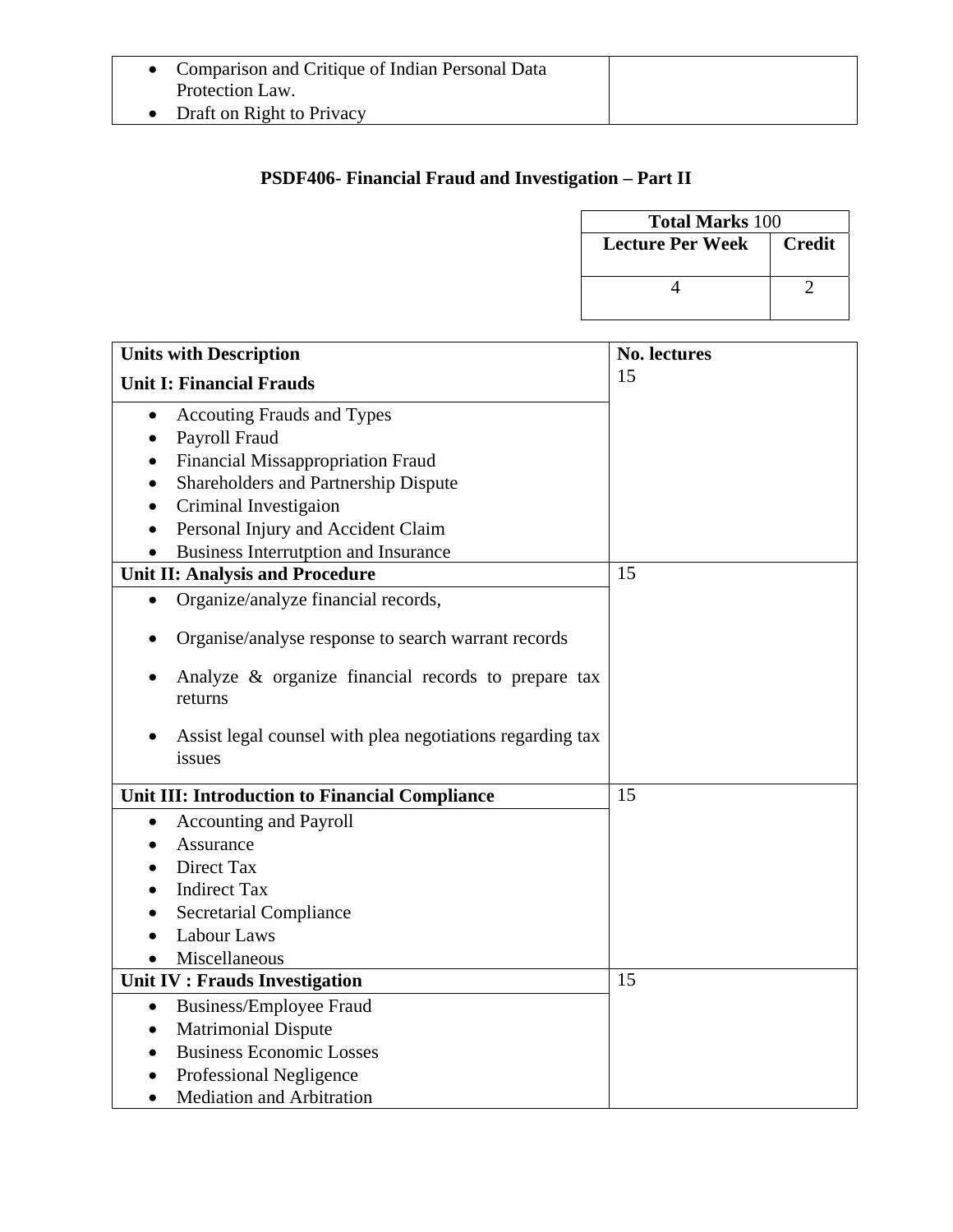#### **M.Sc. FORENSIC – DIGITAL AND CYBER FORENSICS AND IT SECURITY SEMESTER IV PRACTICAL**

#### **PSDF4P1: Vulnerability Assessment and Penetration Testing – Part II**

| <b>Total Marks</b> 50   |               |  |
|-------------------------|---------------|--|
| <b>Lecture Per Week</b> | <b>Credit</b> |  |
|                         |               |  |

#### **Practical:**

• Net-Bios Enumeration, SNMP, Linux, LDAP, NTP, SMTP Enumeration, Enumeration Countermeasures (2 Nos.)

- Intrusion Detection Tool, Honeypot Tools, Obfuscating, Honeypot Detecting Tool
- Buffer overflow Security Tools (2 Nos.)

• Application Security Assessment Tool, Network Security Assessment Tool, Wireless/Remote Access Assessment Tool, Telephony Security Assessment Tool, Testing Network-Filtering Device Too (2 Nos.)

- SQL Injection (1 No)
- XSS  $(1 N<sub>0</sub>)$

#### **PSDF4P2: Virtualization and Network Forensics – Part II**

| <b>Total Marks</b> 50 |               |  |
|-----------------------|---------------|--|
| Lecture Per Week      | <b>Credit</b> |  |
|                       |               |  |

#### **Practical:**

- Windows Azure, Salesforce, Amazon, etc… (2 Nos.)
- Cloud Computing Programming (2 Nos.)
- Virtual Forensics (2 Nos.)
- Cloud Computing and Configuration (2 Nos.)
- Virtual Server and Cloud Setup (Virtualization) (2 Nos.)

#### **PSDF4P3: Audit Governance Risk and Compliance – Part II**

| <b>Total Marks</b> | <b>Credit</b> |
|--------------------|---------------|
| 50                 |               |

**Practical -** Case Study and Industrial Visit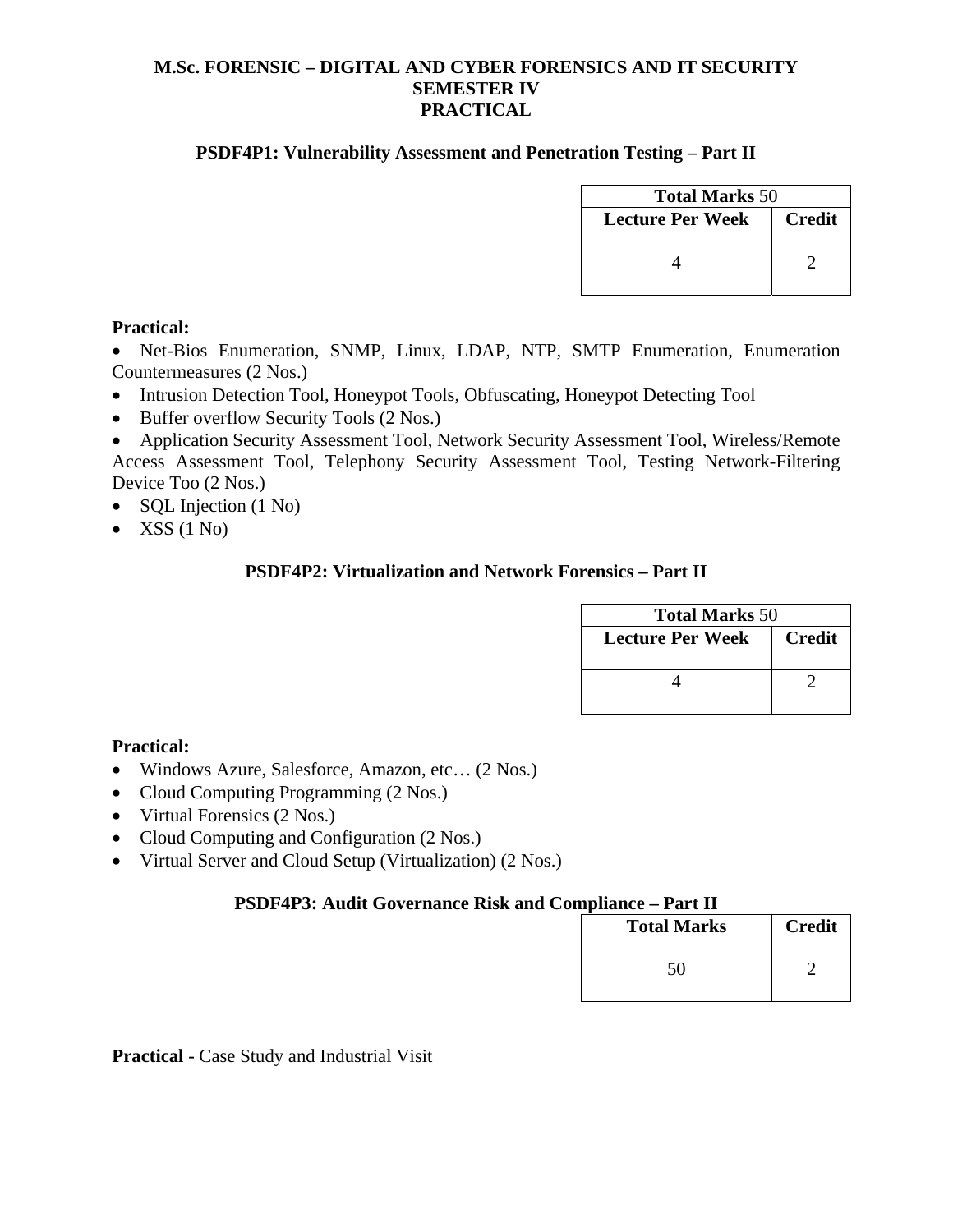| <b>Total Marks 50</b> |               |  |
|-----------------------|---------------|--|
| Lecture Per Week      | <b>Credit</b> |  |
|                       |               |  |

# **Practical:**

- M commerce security analysis (2 Nos.)
- Mobile application testing (2 Nos.)
- Satellite phone technology (2 No.)
- Malware Analysis (2 Nos.)
- Smart phone malware analysis (2 Nos.)

# **PSDF4P5: Protection of Personal Data in Cyberspace: International Legal Perspective**

| <b>Total Marks</b> 50   |               |  |
|-------------------------|---------------|--|
| <b>Lecture Per Week</b> | <b>Credit</b> |  |
|                         |               |  |
|                         |               |  |
|                         |               |  |

| <b>PRACTICAL</b> |                       | <b>Marks</b> |
|------------------|-----------------------|--------------|
|                  | Presentation / Poster | 25           |
| $\overline{2}$   | Viva-Voice            | 25           |

# **PSDF4P6: Financial Fraud and Investigation – Part II**

| <b>Total Marks</b><br><b>Credit</b> |  |
|-------------------------------------|--|
| 50                                  |  |

| <b>Final Project Work</b> | 50 Marks |
|---------------------------|----------|
|---------------------------|----------|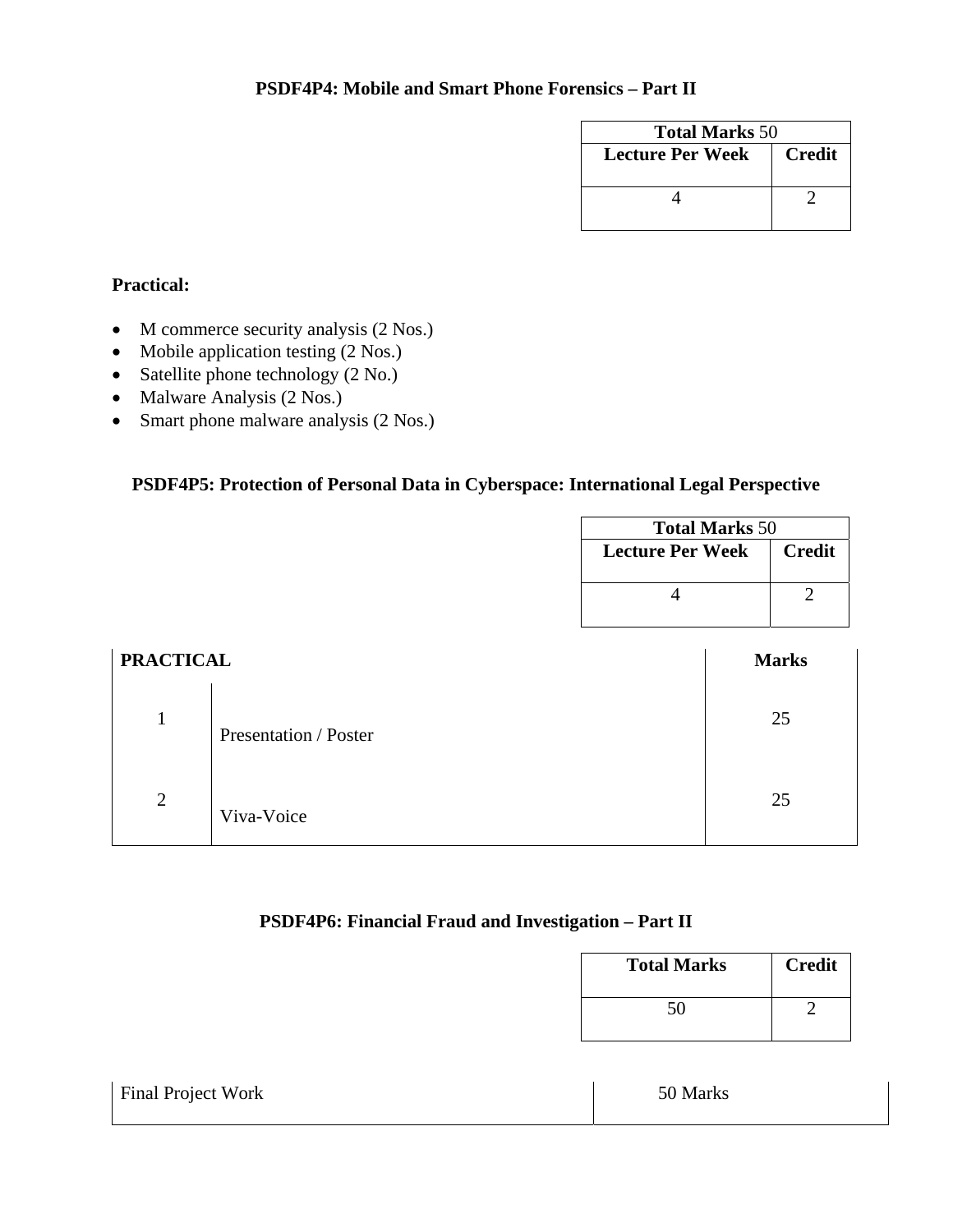## **References:**

## **PSDF301:**

- Advanced Penetration Testing for Highly-Secured Environments: The Ultimate Security Guide by Lee Allen (Chapter 1)
- The Basics of Hacking and Penetration Testing: Ethical Hacking and Penetration Testing Made Easy by Patrick Engebretson (Chapter 2 and 3)
- Security Policies and Implementation Issues (Information Systems Security & Assurance) by Robert Jahnson (Chapter 5 and 7)
- Microsoft Windows Security Essentials by Darril Gibson (Chapter 1, 3,4, 5, 7,8)
- OWASP

# **PSDF302**:

Virtualization and Forensics By Diane Barrett, Greg Kipper Virtualization Security Protecting virtualized environment By Dave Shackleford

## **PSDF303:**

Audit – Standards of ISMS27001, US Sarbanes-Oxley Act, HIPPA

- Crockford, Neil (1986). An Introduction to Risk Management (2 ed.). Cambridge, UK: Woodhead-Faulkner. p. 18. ISBN 0-85941-332-2
- Dorfman, Mark S. (2007). Introduction to Risk Management and Insurance (9 ed.). Englewood Cliffs, N.J: Prentice Hall. ISBN 0-13-224227-3.
- IADC HSE Case Guidelines for MODUs 3.2, section 4.7
- Roehrig, P (2006). "Bet On Governance To Manage Outsourcing Risk"

 Hopkin, Paul "Fundamentals of Risk Management 2nd Edition" Kogan-Page (2012) ISBN 978-0-7494-6539-1

Risk Management ISO 30001 Standard

# **PSDF304**:

Chapter 13: Guide to Computer Forensics and Investigations By Bill Nelson, Amelia Phillips, Christopher Stuart

Chapter 20 Digital Evidence on Mobile Devices

Digital Evidence and Computer Crime, Third Edition Eoghan Casey. Published by Elsevier Inc. All rights reserved

Andriod Forensic, Investigation, and Security by Andrew Hogg, Publisher Synergy

Security in Mobile Communication by Professor Noureddine Boudriga

Mobile Malware Attacks and Defense By Ken Dunham

# **PSDF305**

1) International Trade Law by Indira Carr, Peter Stone,  $4<sup>th</sup>$  edition, 2010, Page 103 to 136

2) Online Dispute Resolution: Challenges for Contemporary Justice by Gabrielle Kaufmann-

Kohler, Thomas Schultz, 2004, pages 5 to 58, 67 to 81, 108 to 120, 131 etc.

3) Cyber Consumer Law and Unfair Trading Practices: Unfair Commercial Practices By Cristina Coteanu page 87-113.

4) Cyber Consumer Law and Unfair Trading Practices: Unfair Commercial Practices By Cristina Coteanu Page- 1- 11, 45 to 68, 137 to 150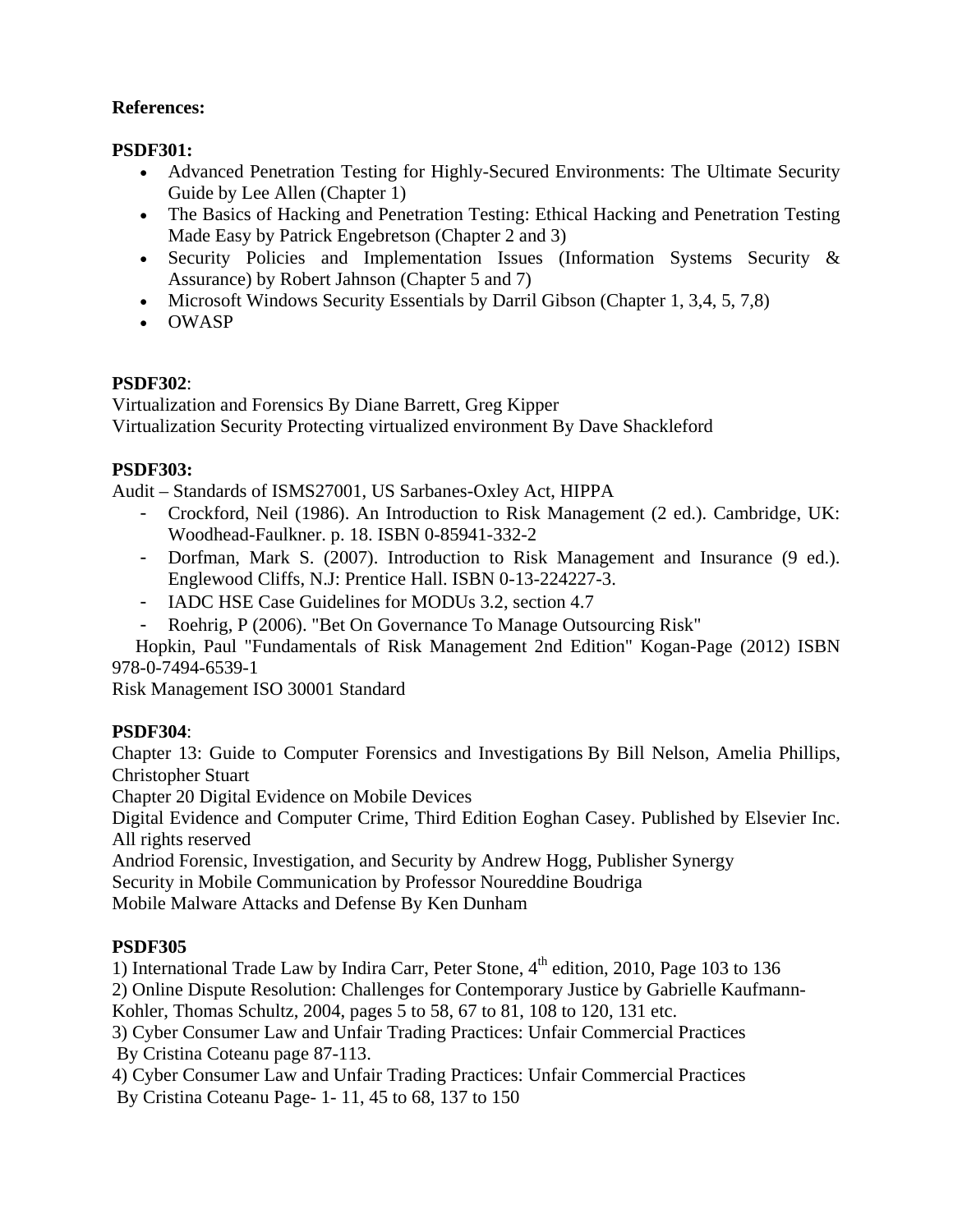5) Online Dispute Resolution for Business: B2B, ECommerce, Consumer, Employment, Insurance and other Commercial Conflict, by Colin Rule, Josse bass, 2002. Page- 203 to 214

6) The Law of Electronic Commerce by Jane K. Winn, Benjamín Wright, 2004.

7) Internationalization of E-Commerce, an electronic Journal for US Dept of State Volume 5 no.2, 2000.

8) E-commerce: an Indian Perspective, 3rd edition by P. T. Joseph S. J., 2008

9) Law Relating to Computers Internet & E-Commerce by Nandan Kamath

10) Information Technology Law and Practice, by Vakul Sharma.

11) E-Commerce: Law and Jurisdiction : The Comparative Law Yearbook ..., Issue 2002

By Dennis Campbell, Susan Woodley

## **PSDF306**:

Forensic Accounting Standards, International Financial Reporting Standard (IFRS), ICAI.

# **PSDF401**

- 1. Advanced Penetration Testing for Highly-Secured Environments: The Ultimate Security Guide by Lee Allen (Chapter 1)
- 2. The Basics of Hacking and Penetration Testing: Ethical Hacking and Penetration Testing Made Easy by Patrick Engebretson (Chapter 2 and 3)
- 3. Security Policies and Implementation Issues (Information Systems Security & Assurance) by Robert Jahnson (Chapter 5 and 7)
- 4. EC Council and OWAS Top 10

# **PSDF402:**

- 1. Virtualization and Forensics By Diane Barrett, Greg Kipper
- 2. Virtualization Security Protecting virtualized environment By Dave Shackleford

# **PSDF403:**

http://www.isaca.org/Knowledge-Center/cobit/Documents/COBIT4.pdf OCEG – Open Compliance Ethic Group – Red Book

# **PSDF404:**

- 1. Chapter 13: Guide to Computer Forensics and Investigations By Bill Nelson, Amelia Phillips, Christopher Stuart
- 2. Chapter 20 Digital Evidence on Mobile Devices
- 3. Digital Evidence and Computer Crime, Third Edition Eoghan Casey. Published by Elsevier Inc. All rights reserved
- 4. Andriod Forensic, Investigation, and Security by Andrew Hogg, Publisher Synergy
- 5. Security in Mobile Communication by Professor Noureddine Boudriga
- 6. Mobile Malware Attacks and Defense By Ken Dunham

# **PSDF405**:

- 1. International Guide to Privacy, By Jody R. Westby, American Bar Association. Section of Science & Technology Law, Pages 82 to 100)
- 2. OECD Guidelines on the Protection of Privacy and Trans-border Flows of ...By OECD, 2001, Page- 11 to 21.
- 3. Data Privacy in the Information Age by Jacqueline Klosek, 2000, Pages 27 to 48.